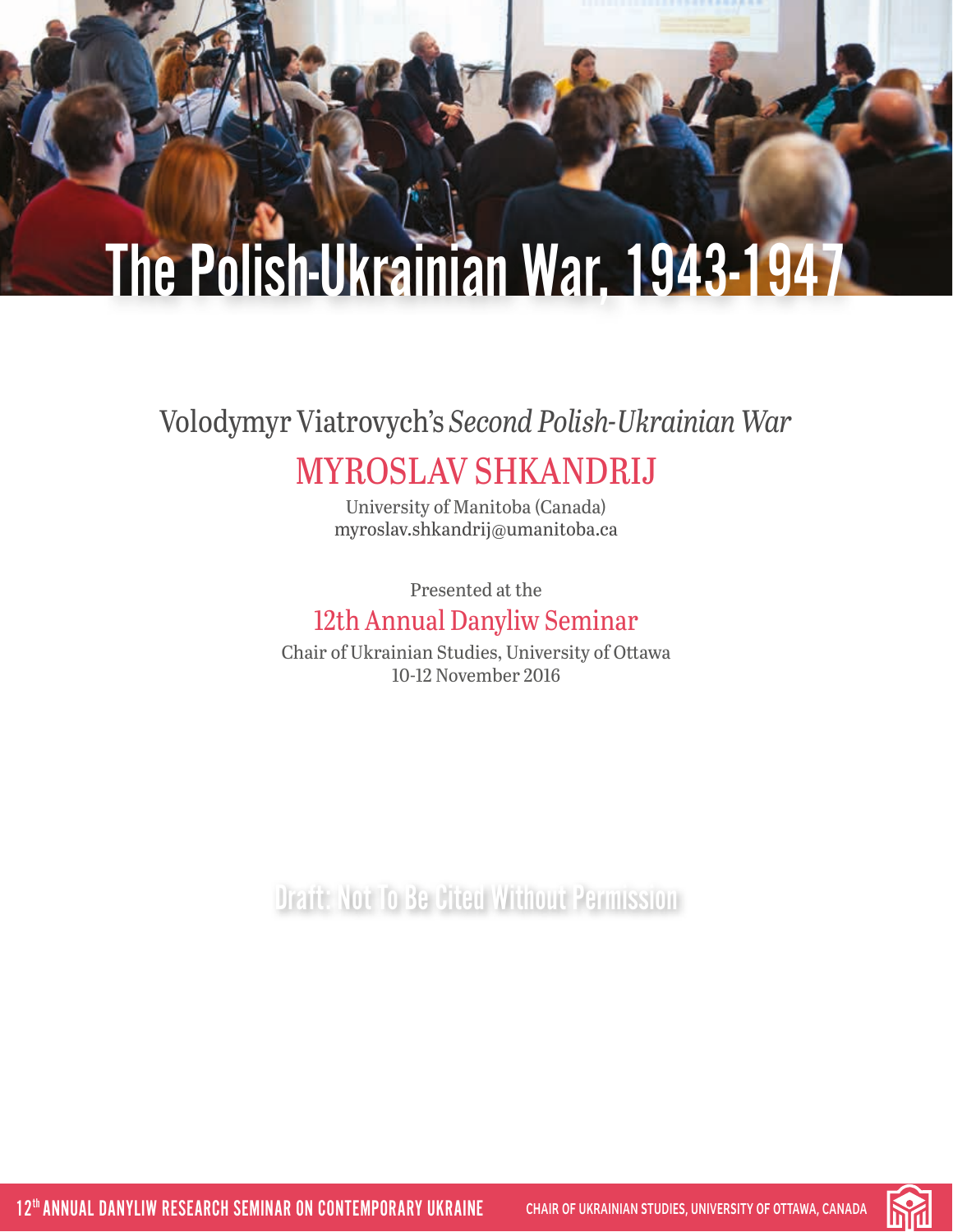In 2012 Volodymyr Viatrovych published a controversial work on the Polish-Ukrainian conflict during the Second World War. In the same year, the book was discussed in a special issue of *Ab Imperio* for which Sofia Grachova, Ihor Iliushyn, Grzegorz Motyka, Per Anders Rudling and Andrzej Zięmba offered reviews (see "Forum. Volodymyr Viatrovych"). Recently, Viatrovych published another volume on the issue, *Za lashtunkamy "Volyni-43": Nevidoma polsko-ukrainska viina* (Behind the Scenes of "Volyn 43": the Unknown Polish-Ukrainian War, 2016). The Polish parliament recognized the events in Volhynia as a genocide on 22 July, when it passed a resolution "in memory of the victims of genocide … committed by Ukrainian nationalists from 1943-1945, who murdered over 100,000 inhabitants of the Second Polish Republic" ("Sejm przyjal uchwale" 2016). In response, on 25 August ninety prominent Ukrainian intellectuals and politicians called upon the Verkhovna Rada (Ukrainian parliament) to establish three remembrance day for Ukrainian victims of crimes committed by Poles (klikushin 2016). Since then a Polish film entitled Wołyń dealing with the massacres of 1943 has been produced.<sup>1</sup> Viatrovych's book has played a prominent role in discussions of the Volhynian events of 1943- 44, both in the scholarly press and on the internet.2 This paper offers an analysis of the text in the light of critical commentary.

Viatrovych first became a household name in 2002 when he joined the Institute for the Study of the Liberation Movement (TsDVR) and promoted a heroic narrative of the OUN-UPA. He was appointed the organization's director in 2006, and then in 2008 President Viktor Yushchenko also made him head of the State Archives at the Security Service of Ukraine's (HDASBU). During Yushchenko's presidency the heroic narrative became more prominent: streets were renamed in honour of OUN and UPA leaders, and Stepan Bandera was named a "Hero of Ukraine." Viatrovych has lent his support to this campaign and has frequently been quoted in the media. In an article from 2010 he argued: "The struggle of Ukrainians for independence is one of the cornerstones of our national self-identification. Therefore without the UPA, without Bandera, without [Roman] Shukhevych there would not be a contemporary Ukrainian state, there would not be a contemporary Ukrainian nation. The fundamental values of the Ukrainian movement, expressed in the manifesto of the OUN under the leadership of Stepan Bandera in December 1940 in the slogan 'Freedom for nations! Freedom for the individual!' are values on which the contemporary united Europe rests" (Viatrovych 2010). After Yushchenko lost the presidency in 2010, Viatrovych spent a short time as a research fellow at the Harvard Ukrainian Research Institute (HURI). He continued publishing articles. Shortly after the Maidan Revolution, in March 2014, he was appointed Head of the Ukrainian Institute of National Memory.

<sup>1</sup> For a review see Lewis 2016. "For a Ukrainian reaction to the politicization of issues in this film see Vynnychuk 2016.

<sup>2</sup> For recent examples, see Cohen 2016, Coynash 2016a, Coynash 2016b, Motyl 2016, Shchur 2016, Portnikov 2016, Riabenko 2016.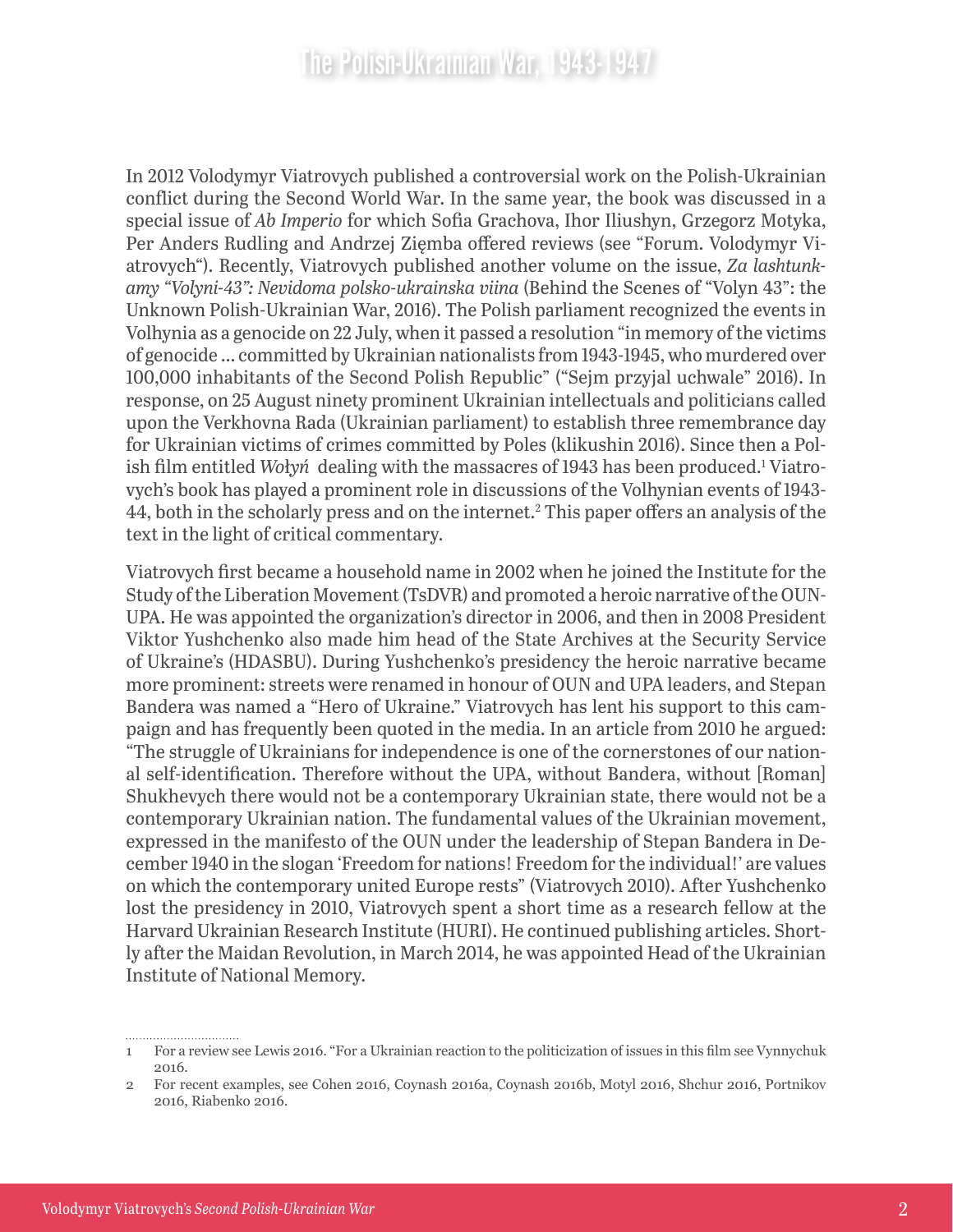His most controversial and important text is *Druha polsko-ukrainska viina, 1942-1947* (The Second Polish-Ukrainian War, 1942-1947, 2012). This is the second, revised and expanded edition. A Polish translation was published in 2013 (see Wiatrowycz) and an English translation is planned. The book's first edition came out alongside a two-volume collection of documents edited by the researcher and entitled *Polsko-ukrainski stosunky v 1942-1947 rokakh u dokumentakh OUN ta UPA* (Polish-Ukrainian Relations in 1942-1947 in Documents of the OUN and UPA, 2011) In preparing the book and compiling the documents, he was able to use materials in the SBU archive, where he worked in the years 2008-10. He also made use of the papers of Mykola Lebed, which exist both at the Harvard Ukrainian Research Institute and the Archive of the Centre for Research into the Liberation Movement in Kyiv (ATsDVR), and materials from the Central State Archive of Civic Organizations (TsDAHO) and other collections in Kyiv. The second revised edition added materials from the Volodymyr Kubijovic archive in the Library and Archives of Canada, Ottawa, which contain substantial documentation on events in the Kholm/ Chełm region. For this edition he also added information from the interrogation protocols of UPA fighters made by Soviet forces.

Viatrovych's book succeeded in challenging the commentary of some Polish researchers, whom he views as biased and prejudiced against Ukrainians. For example, he exposes the Polish media's incorrect attribution of photographs (Viatrovych 2012, 24) and the way the discussion of Volhynia has been conducted in Poland since 2003 (Ibid., 307-23). He objects to use of the term genocide in connection with events in Volhynia in 1943-44, arguing instead that the Polish-Ukrainian conflict should be situated within a wider framework: a long-standing war that dates back at least to 1918-19. As for the events in Volhynia, he argues that "the first armed clashes in the Chełm/Kholm region in the summer of 1942 can be considered the beginning of the war, and its final act was the Vistula Operation (Akcja Wisła), which ended in July 1947" (Ibid., 39). The book is also interesting in the prominence it gives to the armed struggle in the Zakerzonnia (the territories beyond the Curzon line: Chełm, Podlachie, Nadsianie and the Lemko region) in 1945-47 and the expulsion of the Ukrainian population from these lands immediately after the war. The revised edition contains an entire new section devoted to this issue (Ibid., 243-303). The author demonstrates how both the Polish government in exile and the Ukrainian underground failed to come to an agreement because they wanted the territories of Volhynia, Galicia and Zakerzonnia to be in the postwar period, respectively, a part of Poland and of Ukraine. To a degree he succeeds in complicating the picture of the war. He quotes Iaroslav Hrytsak:

When dealing with events in Volhynia in the spring of 1943 we have to account for several factors: the 'macrowar' between the Nazis and the Soviet state, two superpowers; the 'microwar' between Polish, Ukrainian and Soviet undergrounds; a small civil war between various groups in the Ukrainian underground (such as the conflict between the banderites, the bulbashites and the melnykites, or the competition for power within the newly-created UPA between Galician and Volhynian groups); a peasant war for the land;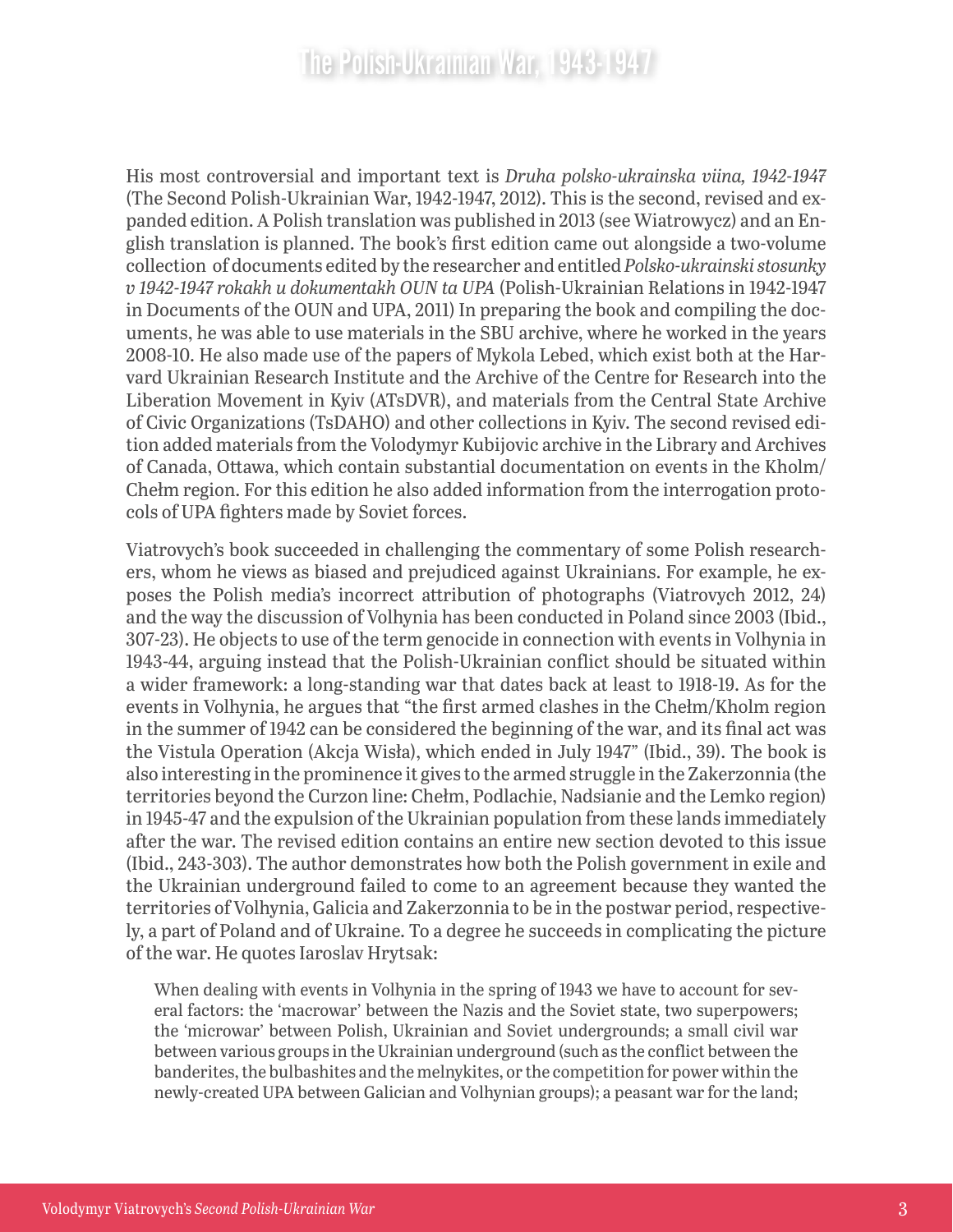and, finally, the simple criminal dregs (bandytske shumovynnia), which exploited the war and were widespread in the Volhynian forests. To complete the picture, we could add the destruction of Volhynian Jews by the Nazis, which although it did not have a direct influence on the massacres of 1943, indirectly contributed to the terrible devaluation of human life in the consciousness of many Volhynians. (Hrytsak, 2003, 7-8; quoted in Viatrovych 40-41)

Viatrovych succeeds in raising these issues, but shows little interest in developing them. He is more concerned with a counter-argument that lacks nuance and is clearly *parti-pris* or preconceived. For example, in the preface he states that one of the lessons of the war should be that "in such conflicts it is often impossible to clearly separate participants into heroes and criminals, executioners and victims, and even less possible to draw this line between national communities that opposed one another" (Viatrovych 2012, 8). This insight could have been followed up with an analysis of personal motivation, which would have involved greater attention to the biographies of participants, and to an analysis of what drove ordinary people to kill defenceless populations. Unfortunately, such a psychological and social analysis is not attempted.

Andriy Zayarnyuk has suggested that this kind of work should be the next stage in scholarly research into the events in Volhynia in 1943 and similar mass killings in the following years. He has argued that in this respect scholars could pursue the insights into violence made by Holocaust scholars, such as Raul Hilberg, Hannah Arendt, Christopher Browning and Daniel Goldhagen (Zaiarniuk 2016). Zayarnyuk points out that the debate between "functionalists" (those, like Browning, who sought explanations for the behaviour of ordinary people in a wide range of causes) and "intentionalists" (those, like Goldhagen, who found explanations for violence in ideology) has strong implications for studies of the Volhynian events and could be explored in much greater depth (Ibid.). Thus, for example, Rossoliński-Liebe has argued the "intentionalist" case by indicating "the racist roots of the OUN-B ideology" and the connection of "pathological sadism" to this ideology (Rossoliński-Liebe 2014, 268). The numerous atrocities against Poles were, according to this view, ideologically motivated, planned and ordered (Ibid. 268-69). A more "functionalist" view that sees events as a product of the wartime situation has been argued by Timothy Snyder (1999, 2003a, 2003b).

The main criticisms of Viatrovych's text have focused precisely on his preconceived viewpoint, which produces a strongly slanted presentation of facts. Often these criticisms have been contextualized as part of an attempt to create heroes out of the OUN and UPA during President Yushchenko's presidency (2005-2010), a time when Viatrovych became head of the Institute of National Memory (from 2006) and the security service's archives (HDASBU). These appointments provided him with privileged access to materials, which he could select to support his case, or ignore if they portrayed matters in a different light. The same argument is used today. As director of the Institute for National Memory, Viatrovych is frequently charged with waging a campaign to deny the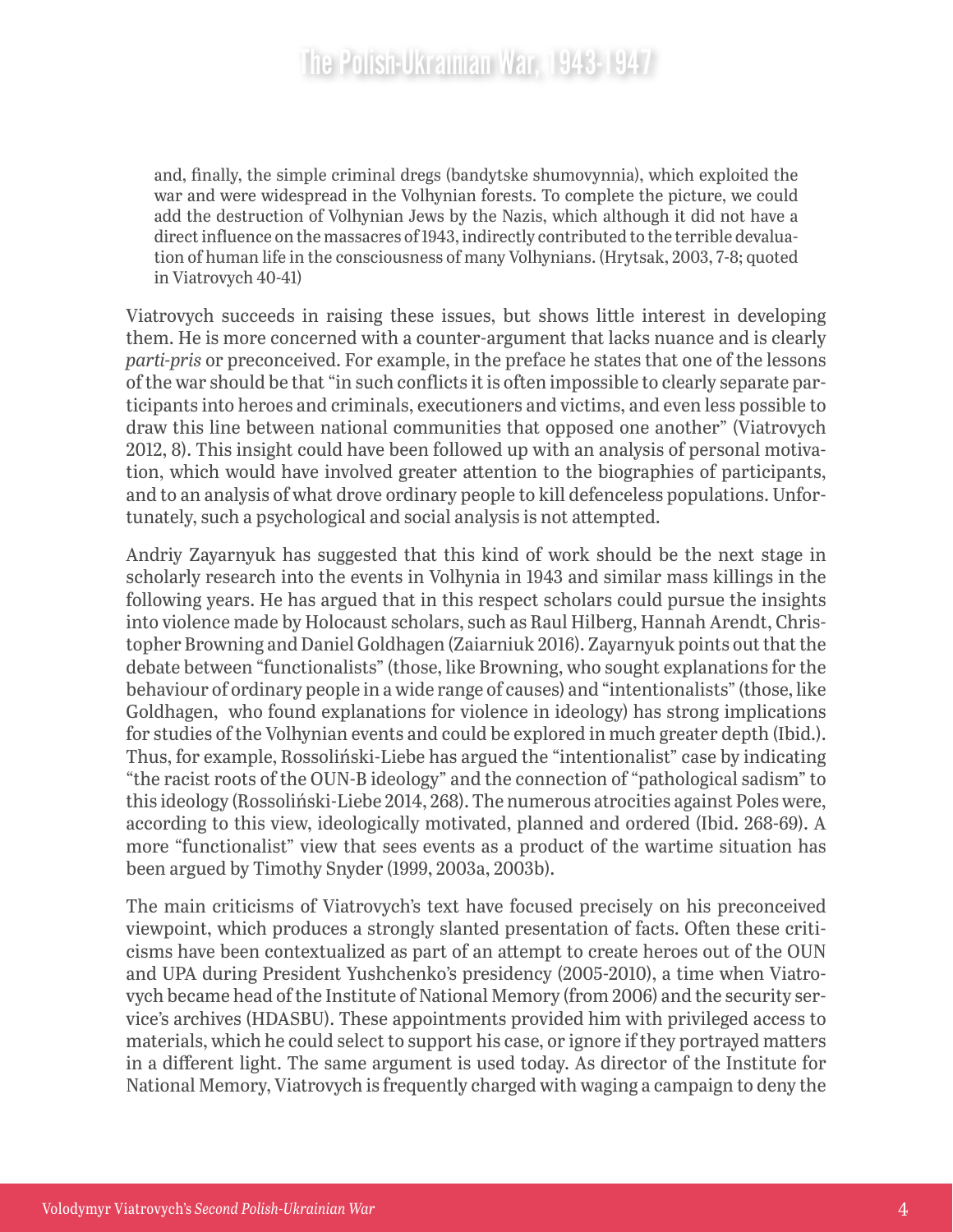OUN's complicity in crimes during the Second World War.3 In the light of his expressed desire to shape cultural memory and produce a national narrative in which the OUN and UPA figure as liberation fighters, most Western scholars have questioned the author's presentation of facts. These issues were raised in the discussion in *Ab Imperio* 1 (2012).

It should be noted that not only Western scholars, but various commentators in Ukraine have also complained about the narrow-minded use of the events in Volhynia in 1943 by political parties. Vitaliy Portnikov (2016) has argued that the intervention of politicians into the discussion has prevented broader comparisons between similarly violent events in different places and among different peoples. Iurii Vynnychuk has poured scorn on the campaign by the Svoboda party to create a cult of UPA, which involves wearing uniforms, marching in precessions, popularizing symbols never in fact used by the UPA, creating a cult around Bandera, and celebrating the feast of Mary the Protectress (Pokrova) as the day on which the UPA was (mistakenly) supposed to have been founded. In his view "professional patriots" with a perverted understanding of historical events have influenced the public mind (Vynnychuk 2015, 338-39). Taras Vozniak, the long-time editor of the Lviv journal *I*, has similarly complained of the Ukrainian public's preparedness to discuss the Volynian massacres and in particular the works of Grzegorz Motyka, without any knowledge of the literature on the subject and with a purely imagined idea of what Motyka's text actually says (Vozniak 2015c, 77). In various articles on the topic, these authors have complained of the way the issue of Volhynia has been manipulated by Ukrainian, Polish and Russian presses and politicians.<sup>4</sup>

The most vigorous scholarly complaints have been issued against Viatrovych's insistence on an equivalence between the killing of Poles in Volhynia and the killing of Ukrainians, his desire to conflate the Ukrainian national liberation struggle with the OUN(b), his silence or misrepresentation of the OUN's political program and ideology in the 1930s and early 1940s, his omission of the Holocaust, his refusal to admit that the OUN(b) and UPA took a decision to begin the destruction of Poles in Volhynia in 1943, and his reluctance to recognize the guilt of Ukrainians in conducting the massacres.

#### 1. The insistence on equivalence between the killing of Poles in Volhynia and the killing of Ukrainians

The book's main argument is that the wartime Polish-Ukrainian conflict should be placed within the context of a longer war, one that includes the armed clashes of 1918-19 and the confrontations within interwar Poland. Related to this is the attempt to focus

<sup>3</sup> Most recently, on the occasion of the President of Israel's speech in the Ukrainian parliament on 27 September 2016, Viatrovych offered a Facebook post that denied the OUN's participation in the Holocaust.

<sup>4</sup> See especially the articles by Taras Vozniak, who published and gave a number of interviews in Polish and Ukrainian newspapers on the subject: Vozniak 2015a, 2015b, 2015c.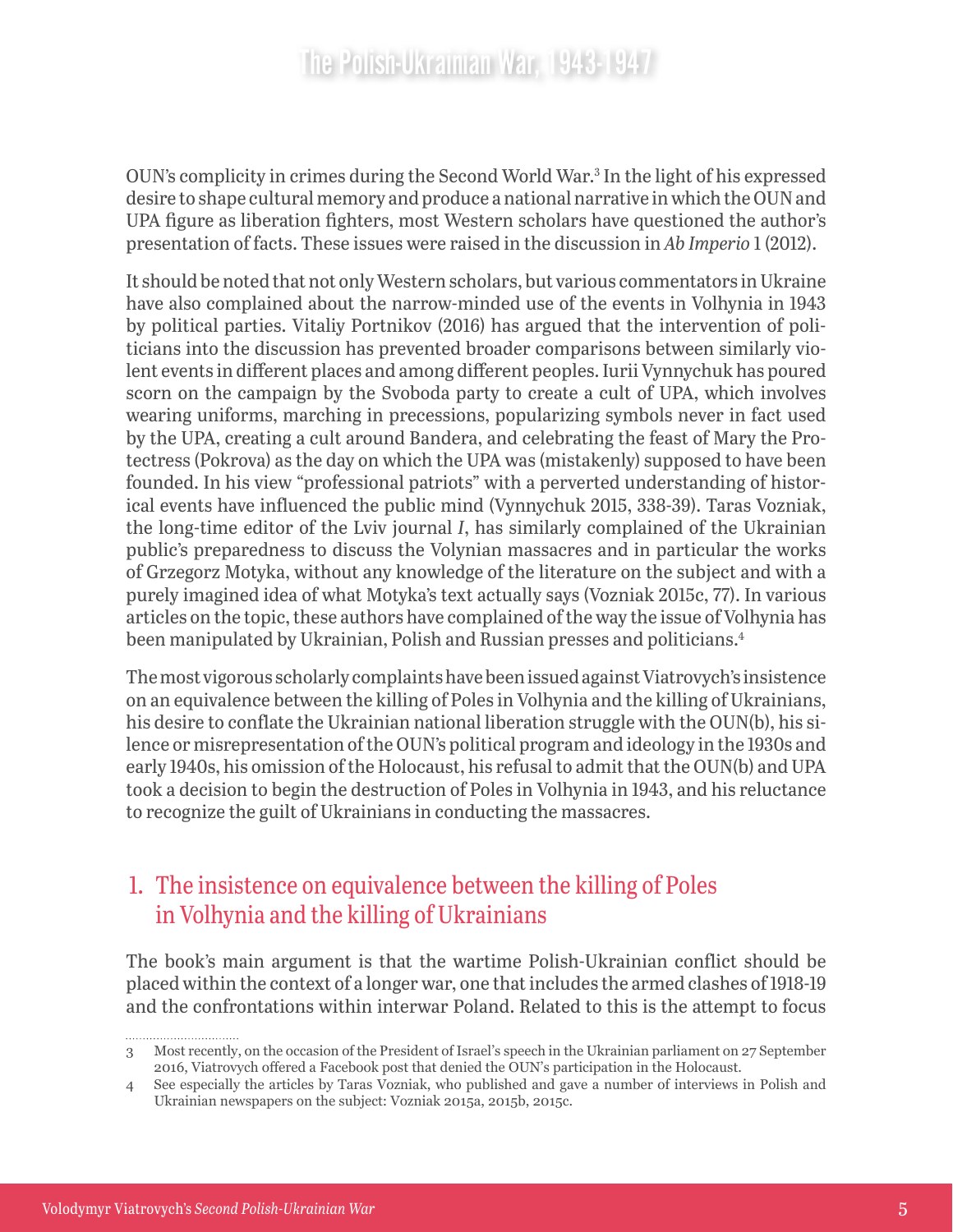attention on the events in Chełm/Kholm in the years 1942-47 and to Operation Vistula (Akcja Wisła) in the immediate postwar years, which serve as the extended book-ends to the Volhynian events of 1943-44. In presenting this case the author highlights atrocities that took place on the Polish side and the biased presentation of these events in the Polish media. Polish scholars have without exception refused to accept that the earlier events in Chełm/Kholm directly influenced the Volhynian massacre. They also reject the argument for equivalence. The number of Poles killed is generally estimated at 70,000 and the number of Ukrainians at 20,000, but the majority of Poles were civilians murdered in Volhynia in 1943. Viatrovych suggests that the figures might be closer to 39,000 and 16,000 (Viatrovych 2012 241-42). Polish scholars tend to argue that the attacks on Ukrainians in Chełm/Kholm in 1942-43, however brutal, were not on the same scale or of the same nature. Viatrovych, however, focuses on the elimination of community leaders, providing the figure of 543 murders of community leaders or prominent activists, including priests, in the Chełm/Kholm region between August 1942 and August 1943 (Ibid., 126, 128). Although the argument has been used that these were German collaborators, it has been pointed out by several scholars that there was a deliberate Polish policy to remove leaders (Ibid., 101), and that killing individuals from another group was easier than killing collaborators from one's own group (Ibid., 86). This removal of elites accelerated a rapid descent into chaos (Ibid., 98).

Viatrovych makes the point that news of events in Chełm/Kholm, Galicia and Volhynia spread rapidly between these territories, often in the form of unsubstantiated rumours, and fueled the anger and violence (Ibid., 129, 131, 140). The widespread destruction of churches and Ukrainian community life had, in any case, already been initiated by the Polish authorities in 1938 (Ibid., 86). He argues that the events of 1942-44 produced a "domino effect," in which "news of anti-Ukrainian actions in the Chełm/Kholm region arrived in Volhynia and provoked mass anti-Polish actions there, news of which then drove the Polish underground in Galicia to conduct anti-Ukrainian acts" (Ibid., 181). Even though it can be accepted that these events contributed to the Ukrainian victimization narrative and the population's radicalization, they still do not explain the decision to conduct ethnic cleansing in Volhynia.

#### 2. The conflation of the Ukrainian national liberation struggle with the OUN(b), and the silence or misrepresentation of the OUN's program, ideology and actions in the 1930s and early 1940s

 One of Viatrovych's strongest biases is expressed in the desire to present the OUN as a liberation force and to ignore any contradictory argument. From beginning to end the book conflates the national liberation struggle not merely with the OUN but specifically with the OUN(b). In fact, the book uses the term "national liberationists" as a syn-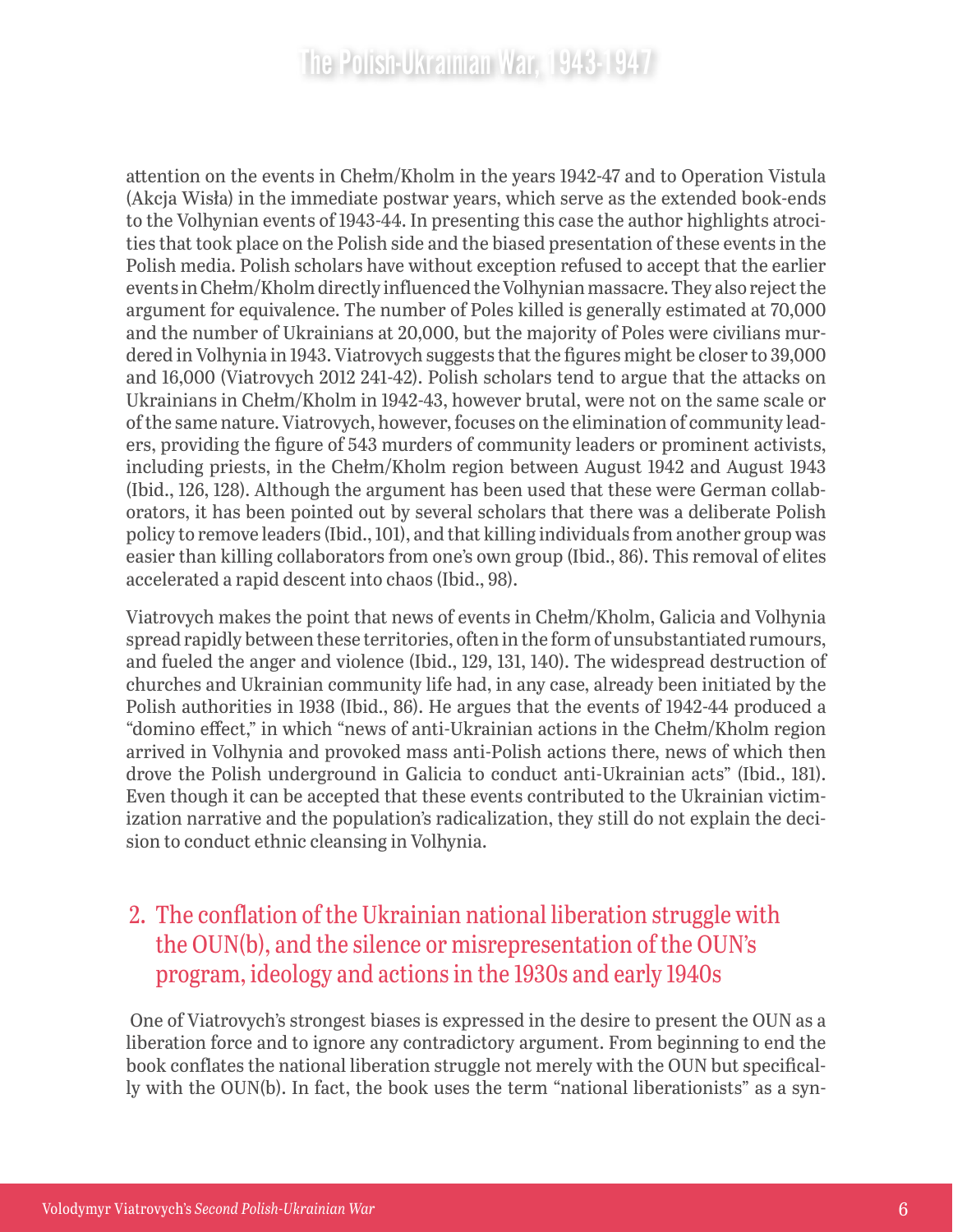onym for the OUN(b). This is unwarranted, if only because the OUN in the thirties was a minority party, even in Galicia. It gained control over the underground and the UPA in 1943, often through force, and even then, the fighters did not necessarily belong to the party. The term "banderites" was used as shorthand for the militant nationalists in the underground. Later, in emigration the OUN(b) remained a minority party and was largely avoided and openly criticized by most Ukrainians, certainly by those who came from Central and Eastern Ukraine, and by most intellectuals. None of this appears to interest or concern Viatrovych, which is surprising since one would expect any discussion of the OUN as a national liberationist movement to take into account the views of the OUN's founders, ideologists and leaders, most of whom broke with the OUN(b), and criticized it during and after the war.5

Viatrovych's text can therefore be seen as representing a contemporary defence of the OUN(b), its policies and practices. An analysis of the book's argumentation reveals a strategy of containment: acts of violence are not denied (the author brings to light some shocking incidents), but are framed as the inevitable consequence of war and the struggle for national liberation. Violence is attributed to the time: he speaks of the constant struggle for control of the land and against dominant ruling groups as a widely-observed process, and suggests (incorrectly) that scholars like Andrea Graziosi and Ernest Gellner have recognized the necessity of population removal (Ibid., 43, 123). He supports the idea of ethnic cleansing by arguing that the removal of the Polish population in Volhynia was necessary because the "Poles of Western Ukraine gave their underground personnel, material and informational resources, without which their development in an ethnically foreign and often hostile terrain was impossible" (Viatrovych, 120).

In line with this strategy he refuses to define the OUN's prewar politics or ideology, which even a cursory survey reveals to be totalitarian, anti-democratic and sectarian. Its campaigns of intimidation against democratic parties and intellectuals, which accelerated under Bandera's leadership in the 1930s in Galicia, is ignored, and its position as a small minority party in the national movement is never mentioned. Moreover, the OUN(b)'s break from the mainstream OUN leadership in Europe in 1939 and its murder of activists who refused to align themselves with the Bandera wing (those, in particular, who recognized the Melnyk wing and the European leadership) is also passed over in silence. The result is a conjurer's trick: the previous history of the OUN disappears, as does awareness that there were other strands of the OUN. The impression is created of a seamless, single party under one leader. Even the acronyms OUN(b), OUN(m), or the later OUN(z) are never mentioned.

<sup>5</sup> For a brief discussion of the postwar debates within the different wings of the OUN, see Shkandrij 72-76, 128-31. The book also ignores the large body of literature produced by writers who were sympathetic to or members of the OUN. Most of them severaly criticized the policies and action of the OUN(b). For an analysis of seven major figures, see Shkandrij 2015 175-267.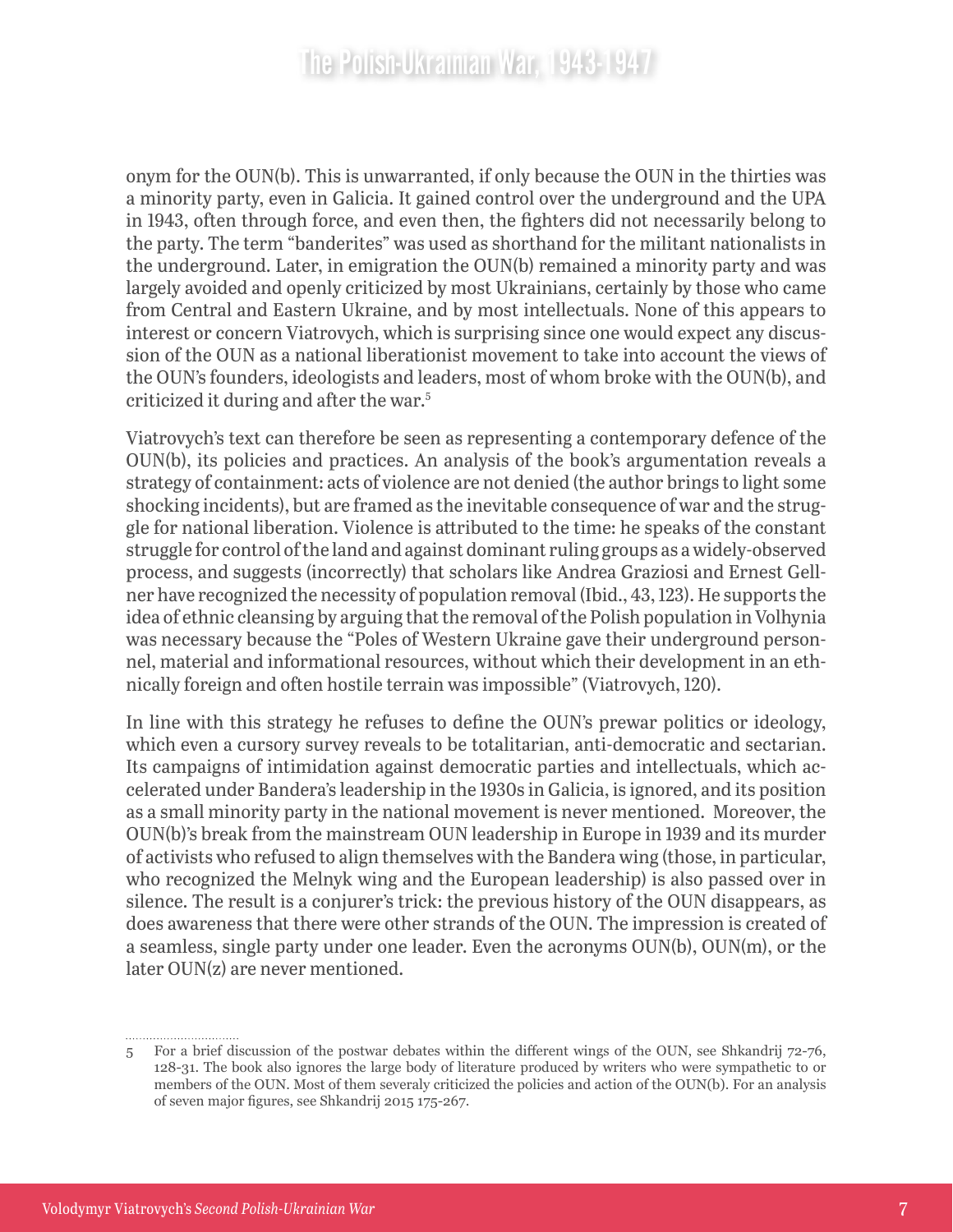By taking such a preordained position the researcher is driven to distort facts. One example will have to suffice. In discussing the new "foreign-relations policy" produced in December 1940 by the "newly-created OUN under Stepan Bandera," Viatrovych provides a quotation from the organization's new "Manifesto." He mentions the desire expressed in this document to create "a new order" and to "lay the basis of political system." He then goes on to state that one of the creators of this new concept was Ivan Mitrynga, who suggested the slogan: "Together with the Poles, French and peoples of the USSR for a free Europe without Hitler and Stalin" (Ibid., 73). He fails to mention, however, that during this conference of the OUN(b) held in Krakow in February 1940, Bandera's circle rejected the slogan, saying that the search for "friends" (meaning allied peoples) was over and that "Ukraine's place was in the new Europe" (Kentii 2005, 180). The new Europe was, of course, a fascist, pro-German one.

Such a blatant misrepresentation of the OUN's positions is problematic not only because it is a form of disinformation and miseducation. In the present circumstances it represents a lost opportunity to educate about the evolution of the OUN and UPA. Instead the author has chosen to mythologize the party and movement. However, even in terms of the desire to strengthen support for national liberationism, this is a failing strategy. Andreas Umland has argued that glorifying Bandera and the OUN is not only bad history, but damages Ukraine's reputation among its friends in the West (Umland 2016). The facts will nonetheless inevitably emerge and will result in the disillusionment of a misguided public. A range of German, Polish, Ukrainian and North American scholars are currently producing scholarly accounts that document the activities of the OUN and UPA and paint an entirely different picture. Viatrovych's evasiveness in this context is a disservice to readers who wish to understand the nature of the OUN, the UPA and the events in Volhynia during 1943-44. A reader of his book will remain unaware of the fact that the OUN's secret police, the SB, shot members of rival Ukrainian organizations, hundreds of UPA members whom it wrongfully suspected of disloyalty, and Ukrainian peasants whom it accused of various transgressions (See, for example, Berkhoff 2004, 297).

#### 3. The lack of discussion concerning the Holocaust

The book lacks any serious discussion of the Holocaust, which hardly figures in Viatrovych's account. It is mentioned in passing that the number of soldiers in the UPA was substantially strengthened when Ukrainians in the German-organized police force were given orders by the OUN to desert and join the fighters in the forest in March 1943. At this point Viatrovych agrees that the OUN-controlled UPA became the dominant underground in Volhynia, changing the balance of power (Viatrovych 2012, 141). However, he challenges Snyder's view that when the Germans organized a genocide of Volhynian Jews, these Ukrainian policemen had witnessed or participated in it, thus acquiring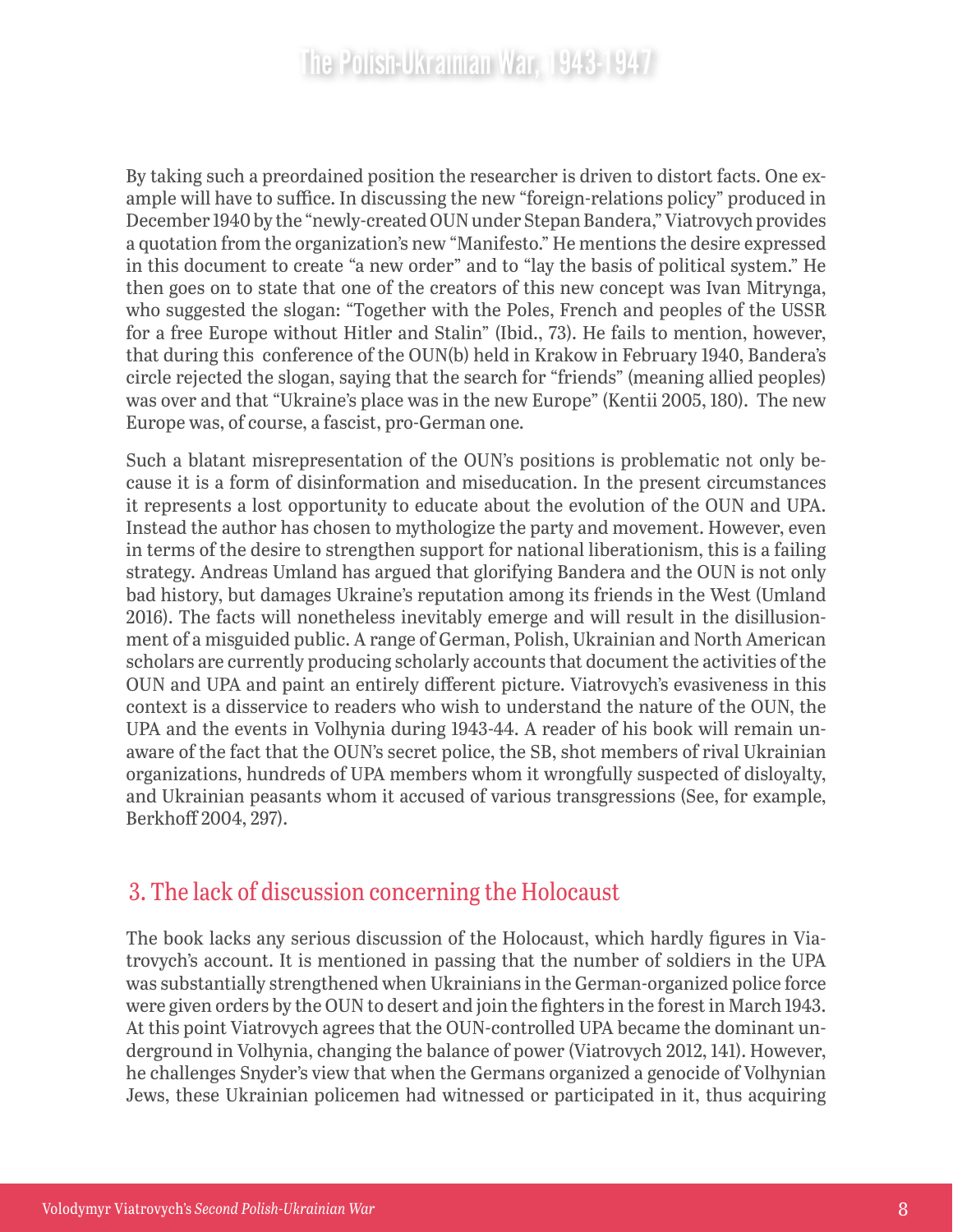practical knowledge of how genocide can be conducted effectively (Snyder 2003a, 198- 99). Although Viatrovych claims that Snyder fails to produce any evidence, there is now an emerging consensus among scholars. Various researchers have argued that in the massacre of Poles the scale of operations, their organized and coordinated nature, and their effectiveness are indications of prior knowledge of the methods of mass murder.

In a similar way, Viatrovych denies the OUN(b)'s racism. He rejects the claim that one of the most racist publications of the late thirties, Mykhailo Kolodzinsky's *Voienna doktryna ukrainskykh natsionalistiv* (Military Doctrine of Ukrainian Nationalists, 1938) had any currency within the organization. In it Kolodzinsky calls for a struggle not only against the state structure of the Polish occupying power, but against the people on whom it rests. They have to be "cleaned out of Ukraine as a foreign, hostile element" (quoted in Viatrovych 2012, 52). Oleksandr Zaitsev agrees with Viatrovych that Kolodzinsky's statements had no official support within the OUN leadership. They were, however, symptomatic of a drift toward greater antisemitic and racist positions in the years 1937-41. There is plenty of evidence for this in the pronouncements of the OUN(b) leaders (See, for example, Shkandrij 2015 53-55, 112-21). It is also significant, as Berkhoff has pointed out, that the OUN "never opposed specifically the murder of Jews, not even in words" (Berkhoff 2004, 310).

#### 4. The refusal to admit that the OUN(b) and UPA took a decision to begin the destruction of Poles in Volhynia in 1943

The refusal to accept that any decision was made by the leadership of the OUN or the UPA to unleash the mass killing of Poles in 1943 hinges on the lack of a document or "smoking gun." Serhii Riabenko has supported Viatrovych's point here by indicating the lack of conclusive evidence in Polish accounts (Riabenko 2016). However, not only most Western scholars, but respected Ukrainian scholars have taken a different view. Iaroslav Hrytsak, for example, has argued that a document ordering the action will probably not be found (at least not one that is unequivocal and will convince everyone of its authenticity) because the instructions may well have been verbal. He is convinced, however, that the instructions were given. Mykola Lebed confided several times to his closest circle that such instructions were given by the UPA and OUN(b) leadership:

Probably, the decision was taken by a section of the leadership, which wanted to secure its positions in the newly-created Army, and in particular to squeeze out Mykola Lebed from the leadership. In any case, it appears that the anti-Polish action became an important factor in the creation of the UPA, its 'baptism by blood.' According to the norms of international law this was a war crime, from the military-political point of view it was completely senseless; after all, the decisive role in the ethnic cleansing of Poles from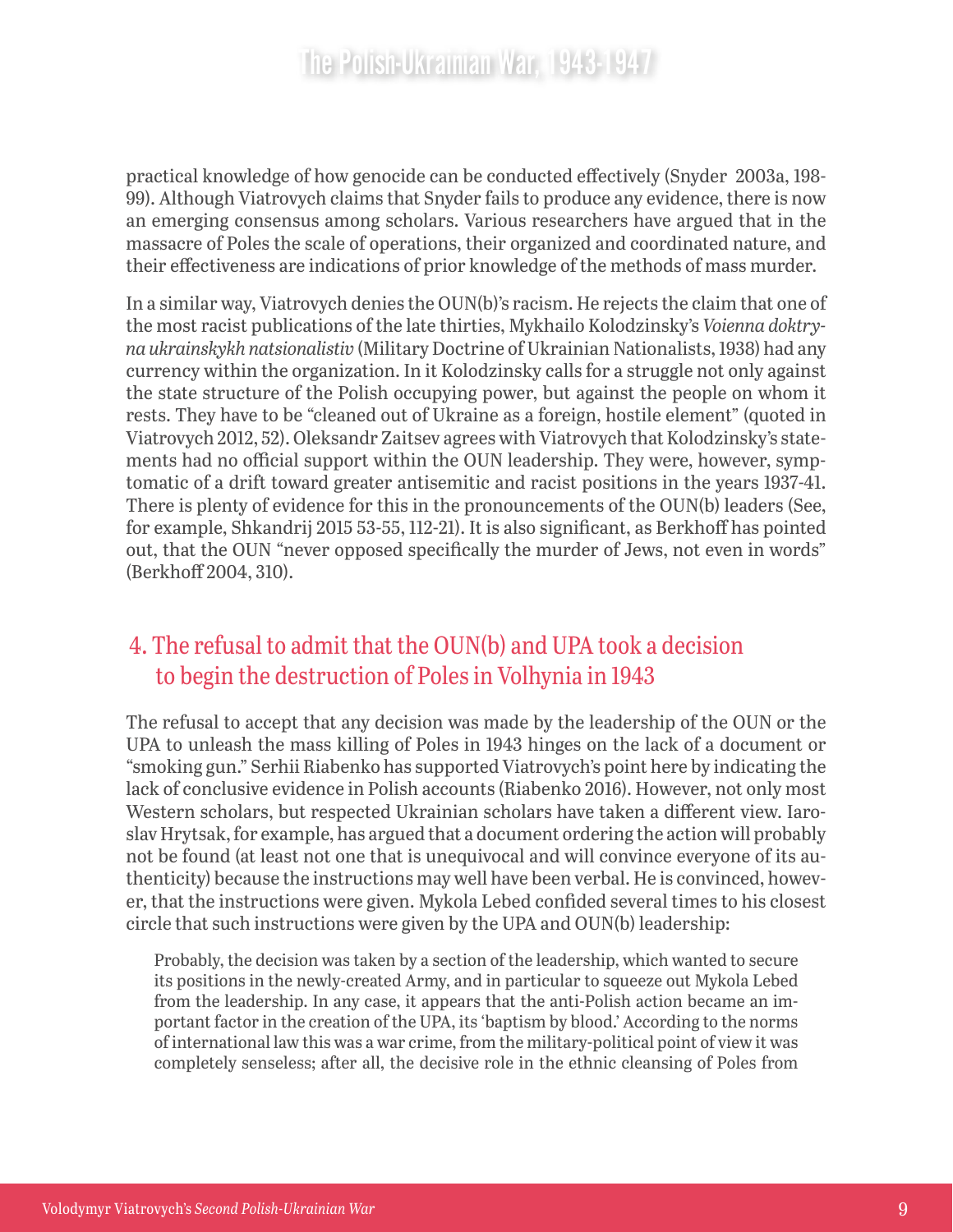Volhynia and Galicia was played not by the UPA's actions but by Stalin's decisions and his agreement with his allies at Yalta. (Hrytsak 2004, 104)

Similarly, the most authoritative Ukrainian researcher on the subject, Ihor Iliushyn, has commented that there were many calls from community leaders to stop the violence, that the armed groups were at first under the OUN(b)'s command, and that "the anti-Polish attacks began under its orders" (Iliushyn 2009, 23, 30-32).

In fact, Viatrovych is ambivalent on this point. He places the blame on Klym Savur (Dmytro Kliachkivsky), the local UPA commander in Volhynia, who "ceased to subordinate himself to the central command" (Viatrovych 2012, 142). Kliachkivsky "approved the decision to let the UPA units conduct anti-Polish actions. In his decisions he relied on a personal understanding of the situation, more than the instructions of central authorities, who, he felt, did not understand the real situation" (Ibid., 143). The blame therefore rests not with the centre. Viatrovych does not explain why the centre in any case went along with the action in subsequent weeks and months.

#### 5. Reluctance to recognize the guilt of Ukrainians in conducting the massacres

Viatrovych shows a reluctance to ascribe any guilt to the Ukrainian side in the conflict. The argument of equivalency is repeatedly used to deflect the accusation of guilt. He reasons that if it was in fact a war, with roughly equal numbers killed on both sides, one party cannot be viewed as more guilty than the other. He minimizes, obscures or ignores assessments made by a number of prominent historians, such as Timothy Snyder and Jan T. Gross, leading Polish scholar in the field such as Grzegorz Motyka, and prominent Ukrainian historians like Ihor Iliushyn and Oleksandr Zaitsev.

Viatrovych frequently distorts the arguments of other scholars, whom he tends to consider as opponents. He manifests a remarkable deafness to nuances, and sometimes an unsure handling of the secondary literature. Partially this may be due to his imperfect knowledge of other languages, but it is more convincingly attributed to a polemical tone. He tends to simplify or willfully misinterpret the argument of others, as Motyka 2012, 388) has indicated, in the manner of a debater out to score points, by accusing them of zealotry, while seemingly unaware of his own much greater zealotry in defending or glorifying the OUN.

Other respected Ukrainian historians have behaved differently. Iliushyn has suggested that the OUN(b) leadership and the Ukrainian population that predominated in Volhynia bear the burden of responsibility for the Volhynian tragedy, in the same way as the responsibility for ethnic cleansing of Ukrainians west of the Curzon line (in Chełm,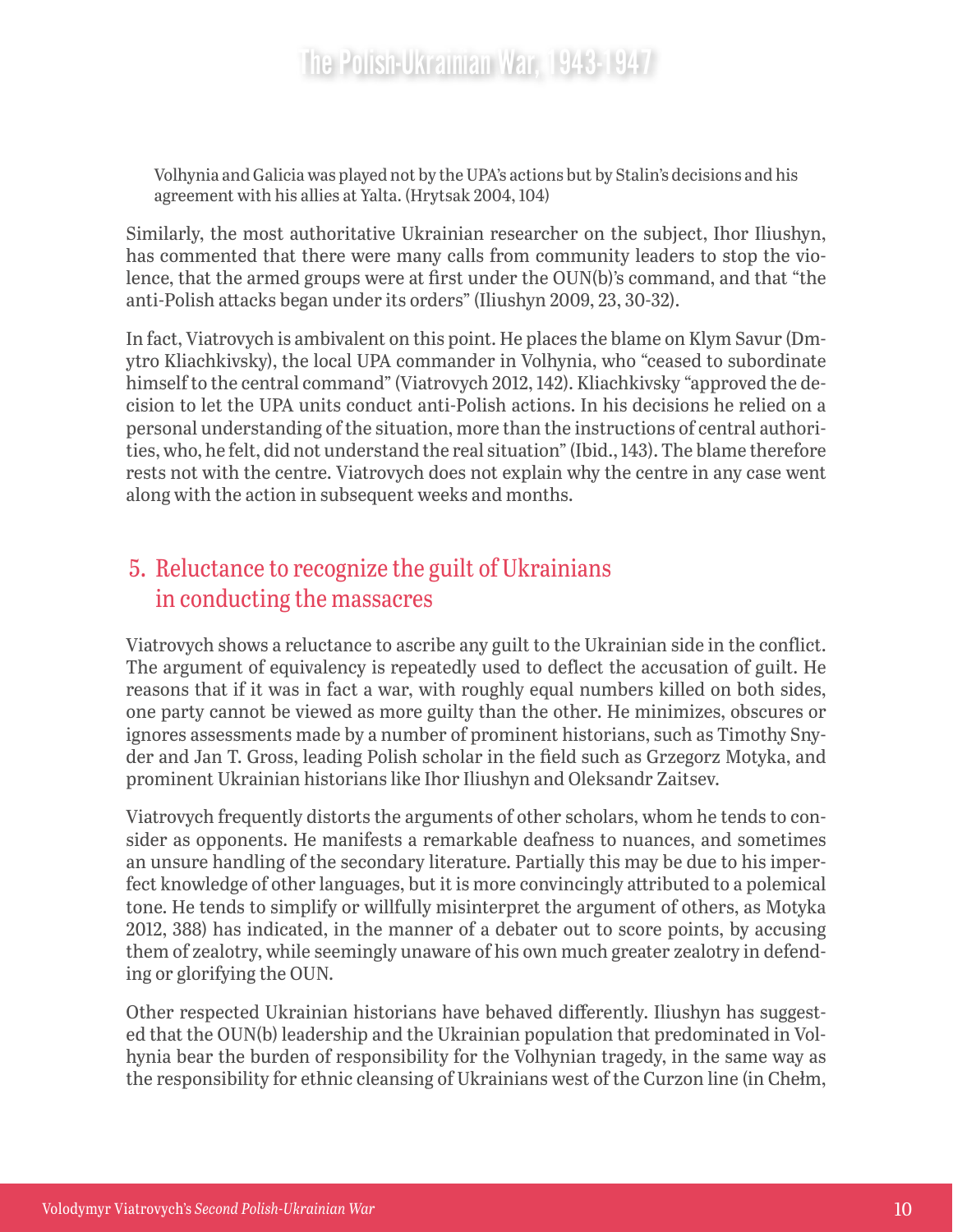Podlachie, Nadsianie and the Lemko region) lies with the majority Polish population (Iliushyn 2009, 22). Yaroslav Dashkevych has commented: "the Ukrainian terror of 1942- 44 against the Polish population of Western Ukraine, even after attempts to justify it by invoking the idea of revenge for Polish injustices, German and Russian provocations, collaboration by the Armia Krajowa [the Polish underground army] with communist Russia, etc., still deserves a severe and unqualified condemnation" (Dashkevych 1993, 130-31).

These faults of overall conceptualization are compensated to a degree by the wealth of information that Viatrovych offers on the details of local campaigns. The realities of the campaign to cleanse Poles from Volhynia in 1943 and the later campaigns to cleanse Ukrainians from Chełm/Kholm are often presented in vivid detail. The information is based on materials culled from the archives and includes accounts of Polish atrocities (by troops of the Armia Krajowa, the Polish police in German service, and the postwar Polish government). Although the accounts are less forthcoming when they concern atrocities by Ukrainian forces, the inclusion of archival materials from Ukrainian sources dealing with the UPA and OUN, especially the discussion of interrogation protocols of arrested fighters are welcome additions. Viatrovych uses these Soviet protocols effectively, demonstrating how, if carefully analyzed, they are of value to the researcher.

#### 6. The issue of ethnic cleansing and genocide

Viatrovych's account is also valuable in the challenge it poses to some calcified opinions, especially concerning the use of the term genocide in discussions of the Volhynian massacres. In fact, as has been seen, he indirectly admits that ethnic cleansing occurred. His strategy, however, is to situate the events of 1943 within the longer continuum, and to cite mitigating circumstances: the wartime events in Volhynia; the Polish government's anti-Ukrainian policies of the 1930s, which included resettlement, church closures, and forcing people to declare themselves Poles; the attacks by Poles on the Ukrainian population of Chełm/Kholm in 1938 and 1941-42, and the mass deportations of 1947 during Akcja Wisła (Operation Vistula), which are all seen as the background against which the Volhynian massacres of 1943-44 must be viewed. Ethnic cleansing, in other words, was being practiced by the Poles and other governments at the time. Seen in this light the Volhynian massacre or tragedy, as it is sometimes called, was a "war within a war," one that had gone on for several decades and had developed its own dynamic. This is his "functionalist" response to the argument of "intentionalists" that the OUN had a calculated, racist intent. The new narrative represents his reconceptualization of the events in Volhynia and is his major contribution to the debate.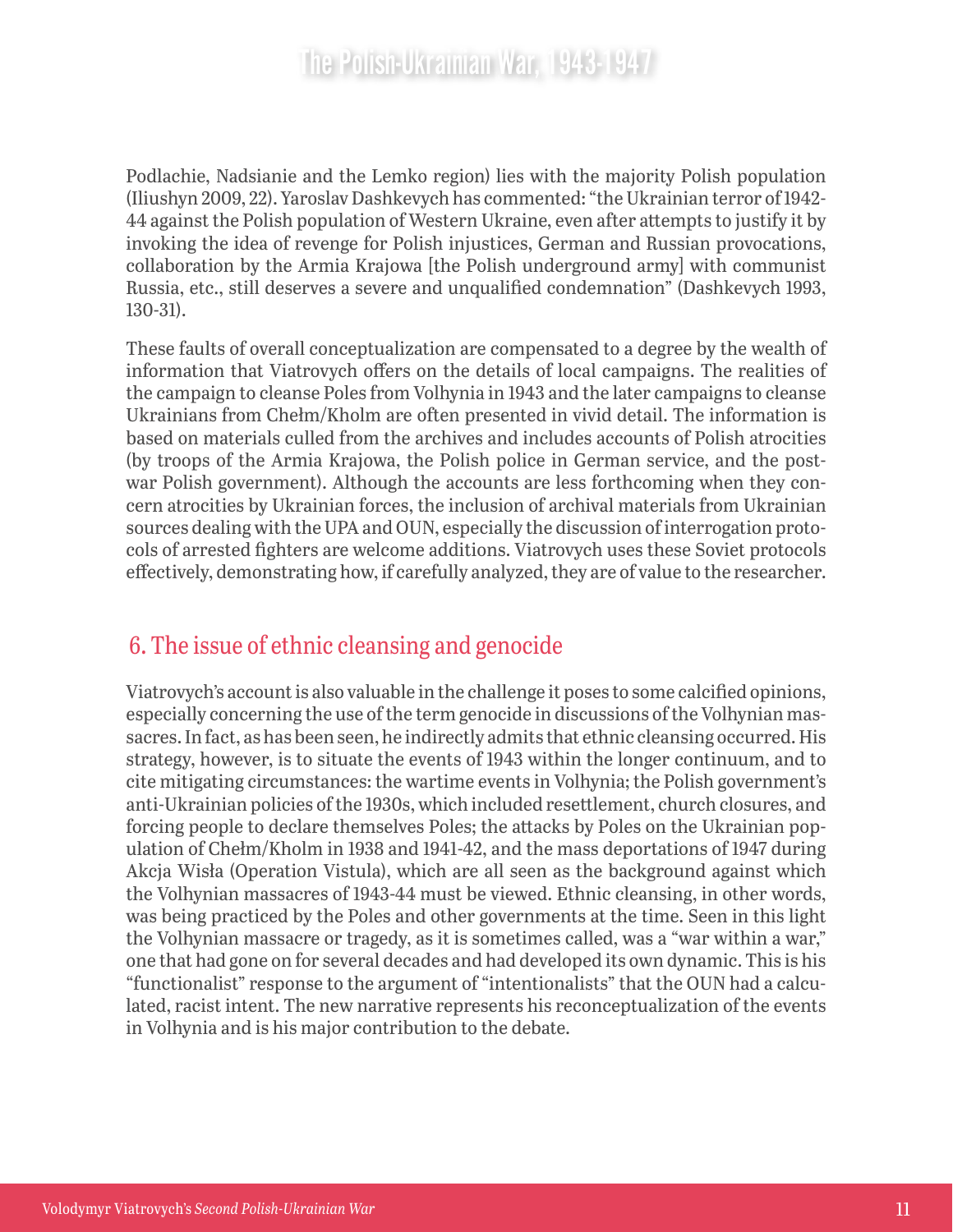Nonetheless, he rejects use of the term genocide. Viatrovych cites the statement of an early Polish researcher Ryszard Torzecki, who commented that the "leadership of the OUN wanted to remove the Polish population from these lands, since they viewed them as a hindrance in the creation of a Ukrainian state. However, they did not plan its [this populations'] physical destruction. This type of action was often a spontaneous reaction of the masses and of local commanders. In many cases the actions escaped the control of the UPA. In other cases the leaders did not know how or, and this should be stressed, did not wish to control them" (quoted in Viatrovych 2012, 36). Viatrovych repeats this argument of several occasions. It is another way of avoiding blame being placed on the OUN and UPA leadership. Instead, the atrocities can be blamed on a peasant *jacquerie*. He indicates that the Homeland Executive (Galician leadership) of the OUN issued an order on 5 May 1944 to give the Polish population several days to emigrate to Polish territory. The order read: "If it refuses to obey this order, fighters should be sent in to liquidate the males, and to burn the houses and goods (to take them apart). Again we emphasize that the Poles first have to be urged to leave the territories and only liquidated after this, not the other way round" (Ibid., 222). Viatrovych comments that the Ukrainian insurgents were given permission to liquidate the male population in the settlements that refused to leave, but argues "nowhere do we see instructions to completely destroy the Poles" (Ibid., 223).

As for incidents where atrocities took place, he places the blame on renegade commanders who disobeyed orders. Some commanders were removed for unsanctioned contacts with the Germans (Ibid., 218). Others, like Mykola Oliinyk were executed for a similar offence and for ordering the Polish population to leave (Ibid., 219-20). The anarchy of early 1943 in Volhynia and the brutal treatment of the Polish population is blamed on the forces of Bulba-Borovets (Ibid., 137). Viatrovych is also inclined to believe reports of brutality committed by the Ukrainian Waffen SS "Galicia" when it put down opposition in villages. He provides insights into several controversial episodes that took place, such as the shootings in the village of Huta Peniacka on 24 February 1944, indicating that a large Soviet partisan group was passing through the village at the time (Ibid., 213, 216- 17).

When it comes to the OUN and UPA, however, he tends to minimize or find explanations for the actions. He focuses on the cynical, brutal struggle for control of territory, the stubborn refusal of Polish government to countenance giving up its eastern lands and to come to terms with Ukrainian demands for independence. The implicit argument here is that Ukrainians had to remove the Poles or be removed by them.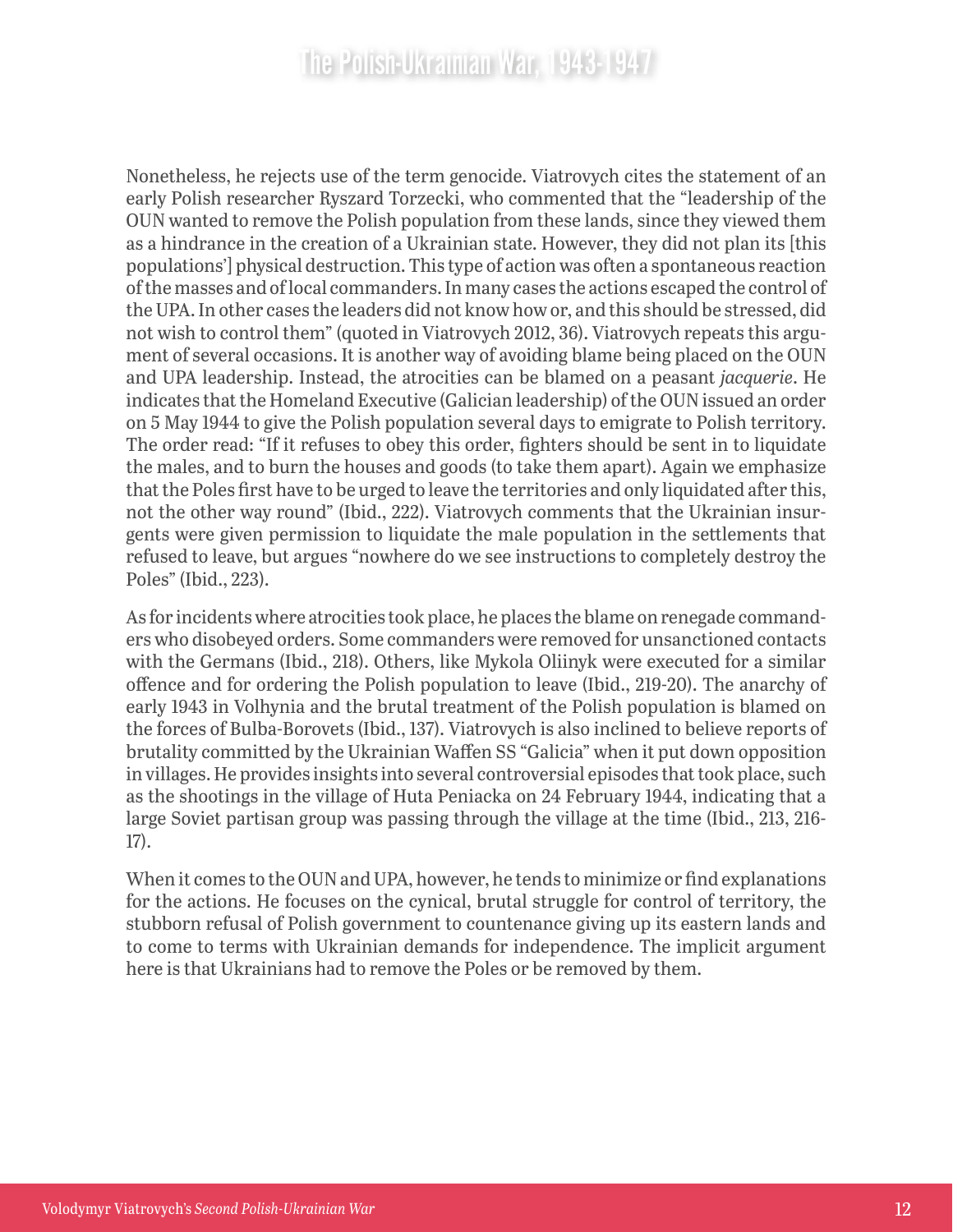#### 7. The Struggle over cultural memory

The role of the OUN during the Second World War and, more broadly, of Ukrainians in military formations, has been approached from different angles and treated with different degrees of attention. There is a discourse of Ukrainian suffering (particularly concerning Soviet soldiers, members of the nationalist underground and UPA fighters), which is evident in memoirs, novels and films. In the years since independence, a number of novels and films have appeared on the nationalist underground and the UPA. Yet in this discourse of victimhood, the role of Ukrainians as perpetrators has received little attention. The demystification of innocence and the admission of guilt has rarely been in evidence.

It is instructive to compare the German situation. Different levels of personal guilt have been an important issue in Germany since the Wehrmacht exhibition of 1996. Recent literature has accepted German guilt and opened up new approaches to understanding the experience of German soldiers during the war. Moreover, memory culture of the war is constantly undergoing change. The nature of memory is now conceived as something multidirectional that can accommodate different perspectives. As it changes, it brings up aspects of history that have been previously overshadowed or forgotten. Cultural memory studies have attempted to understand how memory is preserved over generations. This approach also recognizes that the memory of a group is related to the way it defines its identity. Aleida Assmann has described memory as "tied to identity and supporting self-image of groups" (Assmann 2010, 99). However, each identity group deals with memory in a different manner and memory itself is an unstable phenomenon (Feindt et al., 43). Michael Rothberg has further defined memory as multidirectional, as "subject to ongoing negotiations, cross-referencing and borrowing," as "productive and not private" and therefore open to "cooperation" (Rothberg 1997, 3).

The discourse of German guilt has gone through the Historikerstreit discussion of the 1980s (Traverse 1991, 247-57) and the Wehrmacht Exhibition debate of the late 1990s. This last, Wehrmachtsausstellung exhibition opened on 5 March 1995 and was held in thirty-three German and Austrian cities; a second revised exhibition opened in November 2001, generating much debate (Thiele 1999, 11-12). Finally, there was the Goldhagen-Browning debate in the later 1990s, in which Goldhagen argued the eliminationist thesis, while Browning put forward put forward the view that different factors influence people (Goldhagen, Browning, Wieseltier 1996). Through these discussions a broader readership is now familiar with shades of guilt (among bystanders and perpetrators), individual and shared responsibility. German guilt and suffering have coexisted in popular awareness since the 1970s, when the Holocaust memory entered the public sphere (Assmann 2006, 187). Ukrainian memory studies are presently only beginning to deal with the coexistence of different memories of a shared past. Victim and perpetrator memories of the Second World War have clashed, nowhere more than in accounts of the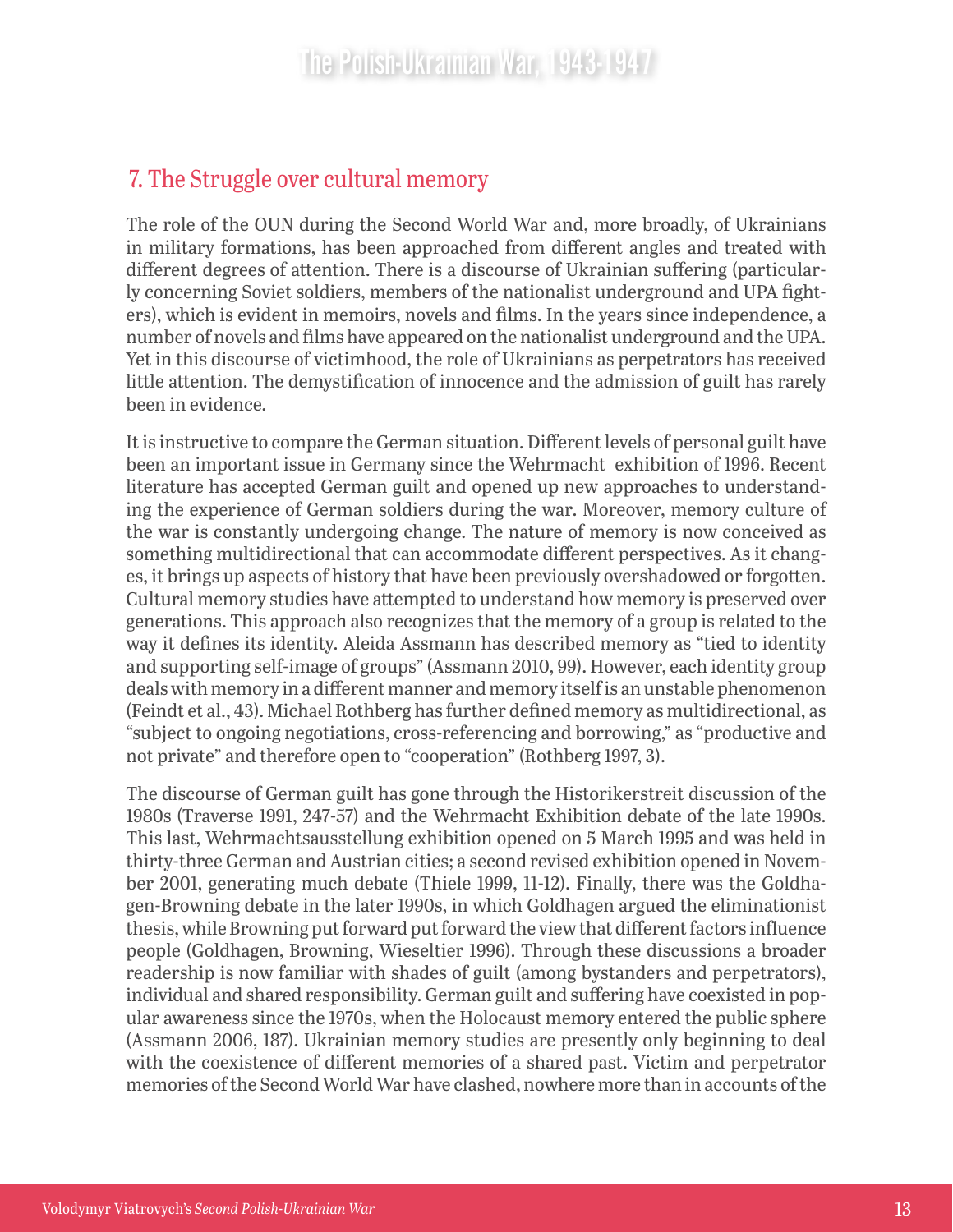OUN and the Volhynian massacres. The myth of the innocent fighter or young person caught up in the war is not necessarily false, but it has to be set against the much greater victimhood of civilian populations, particularly Jews, but also, in the case of Volhynia, Poles. Awareness of events should not blind us to the coexistence of both victimhood and perpetratorship in one group or person. In the current debate, the OUN and the UPA have been taken by some scholars as outright guilty parties without the right to inclusion in a narrative of suffering. Others have assumed that they are unquestionably heroic organization with no relationship to perpetratorship. This debate has now reached a sterile impasse, one that does not allow discussion of other questions, such as the devastating effect of the war and the circumstances that brought about recruitment and violent acts, the presence of unwilling or underage participants, and the psychology of the participants in violence, or the interaction of different memory groups.

#### *Between national liberation and collaboration*

There is no question among historians that the Ukrainian population was victimized during and after the war. Tarik Cyril Amar has written that after reoccupying Western Ukraine, the Soviet party-state "won its dirty war of counterinsurgency, killing more than 150,000, deporting more than 200,000, and incarcerating nearly 110,000 locals" (Amar 2015, 17). In Poland under Operation Vistula (Akcja Wisła), which began on 28 April 1947, some 150,000 Ukrainians were deported from the country's south-eastern lands by the Polish army in cooperation with Soviet forces. In this way the Ukrainian population was dispersed and the last resistance of the UPA was crushed, in what many thought was an act of revenge for the removal of Poles from Volhynia (Viatrovych 2012, 296-97). However, the experience of Polish, Jewish and other victimhoods has never been adequately integrated into a common narrative. Nor have complicated questions such as the wartime cooperation of Ukrainian organizations like the Ukrainskyi Tsentralnyi Komitet (UTsK) been studied and analyzed. The UTsK worked with the Germans, in what Amar describes as "a form of collaboration *afin d'etat*, an attempt to instrumentalize Nazi power for Ukrainian national aims, including the creation of a state" (Amar 2015, 128). Another unresearched issue is the problem of postwar killings by nationalists (primarily the OUN-controlled UPA). The number of such killings has been estimated at 30,676; half were peasant and collective-farm members (Sokhan et al., 68-69; quoted in Amar 2015, 195). The complex interaction of national liberation, collaboration and oppression of local populations has hardly as yet been tackled in the Ukrainian context.

#### *Ordinary people transformed*

In his classic study *Ordinary Men* Browning demonstrates how mass murder and routine can become normal, and how in hindsight memory presents a confusing array of perspectives (Browning 1993, xviii-xix). He describes, for example, how in 1942-43 Jew hunt-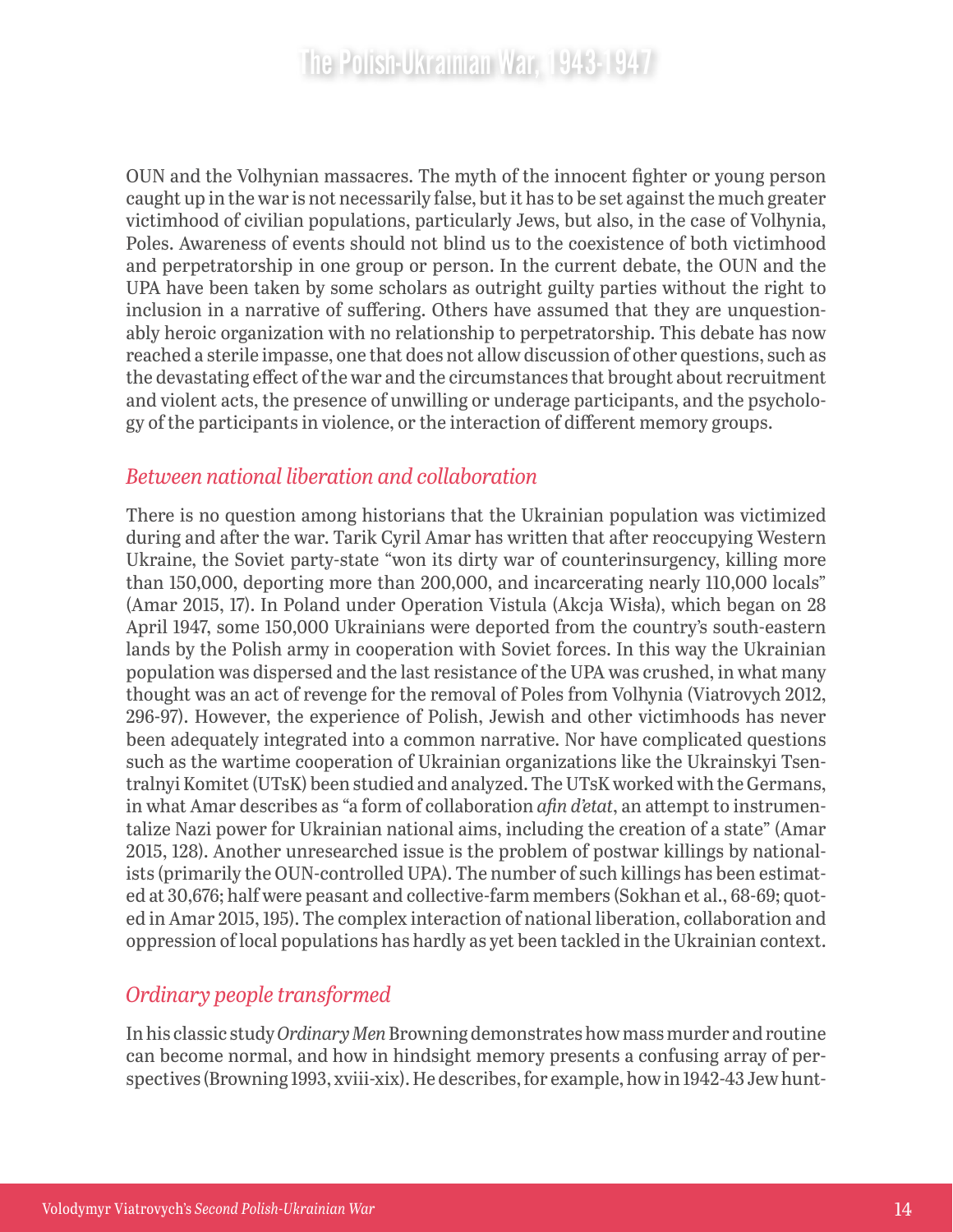ing in the countryside was part of the work done by the Order Police, and how this was never reported in any interviews conducted with this police (Ibid., 121-32). He similarly describes how German policemen when interviewed shifted the blame for antisemitism onto local Poles (Ibid., 150-55). Browning emphasizes the impact of systematic destruction on the people who witnessed it or participated in it, and the importance of social influences in allowing individuals to commit atrocities (Ibid., 165-66). The potential for violence, he suggests as a "functionalist", can be roused in all people under particular circumstances; and later they can revert to law-abiding behaviour (Ibid., 166). Although ideological indoctrination plays a role in obtaining willing obedience, he considers this an insufficient explanation for participation in violence (Ibid., 176, 179). Among the Order Police some individuals refused to kill; others stopped killing. "Human responsibility is ultimately an individual matter," he has argued (Ibid., 188). These considerations are germane to any analysis of the violence unleashed in Volhynia. Yet, the scholarship has not explored them, and Viatrovych's book shows no interest in opening up psychological lines of inquiry.

A scholar interested in an "intentionalist" approach (the overriding importance of national liberation in Viatrovych's case) might be expected to consider how extreme forms of violence are often motivated by principle, which acts as a higher law. The appeal of nationalism as a quasi-religious belief might profitably have been investigated by the researcher, but was not. The reader is left with the picture of a violent national liberation struggle, but without understand why many villagers participated in the violence. To understand this, we no doubt have to go beyond the exclusive focus on ideology.

The complex experience of local people is probably best treated not in parts but as a whole, as the product of waves of violence by successive invading armies and violent regimes. First the Soviet regime, then the Germans conducted mass arrests and deportations, spread violent propaganda and recruited local people into battalions and auxiliary units. Then the process was repeated again when the Soviets returned. The primary targets of the violence were different in the various waves: first Poles, then Jews and Russians, then Ukrainians and Poles. Viatrovych's book hints at this overall picture and at times moves in the direction of such an analysis, but is then arrested by his polemical intent and his defensive posture vis-à-vis the OUN and UPA. This makes it a provocative and interesting contribution to the debate, but at the same time a deeply flawed one.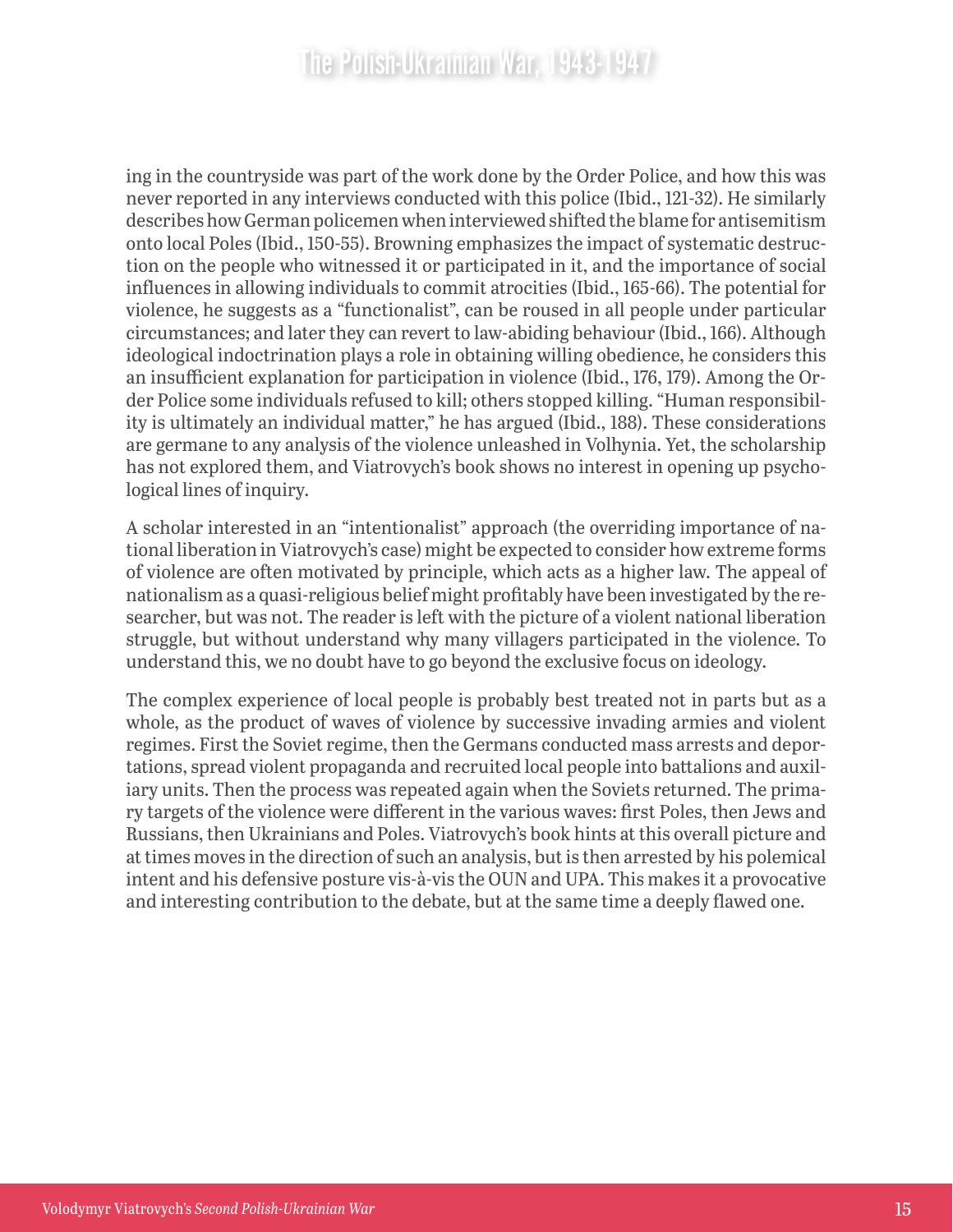## Bibliography

- Amar, Tarik Cyril. 2015. *The Paradox of Lviv: A Borderland City between Stalinists, Nazis, and Nationalists*. Ithaca and London: Cornell University Press.
- Assmann, Aleida. 2006. "On the (In) Compatibility of Guilt and Suffering in German Memory." Trans. Linda Shoru. *German Life and Letters* 59 (2): 187-200. [http://dx.doi.org/10.1111/](http://dx.doi.org/10.1111/j.0016-8777.2006.00344.x) [j.0016-8777.2006.00344.x](http://dx.doi.org/10.1111/j.0016-8777.2006.00344.x)
- ---. 2010. "The Holocaust a Global Memory? Extensions and Limits of a New Memory Community." In *Memory in a Global Age: Discourses, Practices and Trajectories*. Edited by Aleida Assmann and Sebastian Konrad, 97-117. Basingstoke: Palgrave Macmillan.
- Berkhoff, Karel C. 2004. *Harvest of Despair: Life and Death in Ukraine under Nazi Rule*. Cambridge, MA: Belknap Press for Harvard University Press.
- Browning, Christopher.1993. *Ordinary Men: Reserve Police Battalion 101 and the Final Solution in Poland.* New York: Harper Perennial.
- Cohen, Josh. 2016. "The Historian Whitewashing Ukraine's Past," *Foreign Policy*, May 2. [https://](https://foreignpolicy.com/2016/05/02/the-historian-whitewashing-ukraines-past-volodymyr-viatrovych/) [foreignpolicy.com/2016/05/02/the-historian-whitewashing-ukraines-past-volody](https://foreignpolicy.com/2016/05/02/the-historian-whitewashing-ukraines-past-volodymyr-viatrovych/)[myr-viatrovych/](https://foreignpolicy.com/2016/05/02/the-historian-whitewashing-ukraines-past-volodymyr-viatrovych/)
- Coynash, Halyna. 2016a. "Politicizing History: Parliament Adopts Dangerously Divisive Laws," *Human Rights in Ukraine*, April 10. <http://khpg.org/en/index.php?id=1428632777>
- Coynash, Halyna. 2016b. "Kremlin-faked Polish-Ukrainian Relations, *Human Rights in Ukrain*e, November 2.<http://khpg.org/en/index.php?id=1446155700>;
- Dashkevych, Iaroslav. 1993. *Ukraina vchora i nyni: Narysy, vystupy, ese: Do Druhoi mizhnarodnoi konferentsii ukrainistiv*. Kyiv: B.v.
- Feindt, Gregor, Felix Krawatzek, Daniela Mehler, Friedemann Pestel, Ricke Trimcev. 2014. "Entangled Memory: Towards a Third Wave in Memory Studies." *History and Theory* 53 (1), 24-44. <http://dx.doi.org/10.1111/hith.10693>
- "Forum. Volodymyr Viatrovych. Druha polsko-ukrainska viina 1942-1947. Kyiv: Vydavnychyi dim "Kyievo-Mohylianska Akademiia, 2011." 2012. *Ab imperio*1: 351-433.
- Goldhagen, D. J. 1992. "The Evil of Banality." *The New Republic*. 13-20 July, 271-90.
- Goldhagen, J. Daniel, Christopher R. Browning, Leon Wieseltier, with an introduction by Michael Berenbaum. 1996. "The 'Willing Executioners'/ 'Ordinary Men' Debate." *Selec-*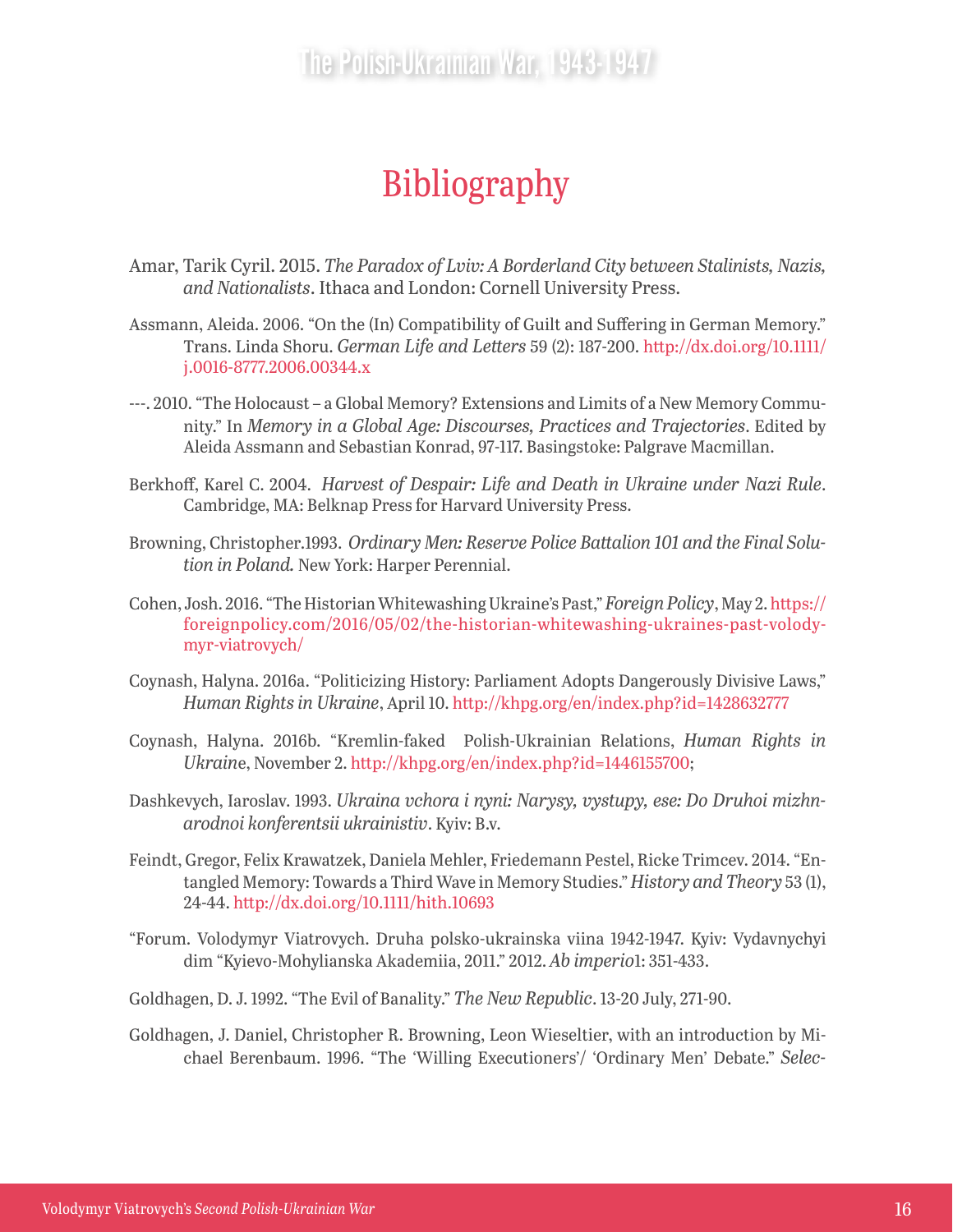*tions from the Symposium. United States Holocaust Memorial Museum 1996*. http:www.ushmm.org/m/pdfs/Publications\_OP\_1996-01.pdf

- Geyer, Michael and Sheila Fitzpatrick, eds. 2009. *Beyond Totalitarianisn: Stalinism and Nazism Compared*. New York: Cambridge University Press.
- Iliushyn, I. I. 2000. *OUN-UPA i ukrainske pytannia v roky Druhoi svitovoi viiny (V svitli polskykh dokumentiv).* Kyiv: Natsionalna Akademiia Nauk Ukrainy, Instytut Istorii Ukrainy.
- ———. 2001. *Protystoiannia UPA i AK (Armii Kraiovoi) v roky Druhoi svitovoi viiny na tli diialnosti polskoho pidpillia v Zakhidnii Ukraini.* Kyiv: Natsionalna Akademiia Nauk Ukrainy.
- ———. 2009. *Ukrainska Povstanska Armiia i Armiia Kraiova: Protystoiannia v Zakhdnii Ukraini (1939–1945 rr.).* Kyiv: Kyievo-Mohylianska Akademiia.
- ———. 2011. "Mynule pid slidstvom." *Krytyka* 5–6 (May–June): 27–30.

Hrytsak, Iaroslav. 2003. "Nashe i duzhe nashe hore." *Krytyka* 7-8.

- ---. 2004. *Strasti za natsionalizmom: Istorychni esei*. Kyiv: Krytyka.
- *Kentii, Anatolii. 2005. Zbroinyi chyn ukrainskykh natsionalistiv, 1920-1956: Istoryko-arkhivni narysy. Vol. 1. Kyiv: Derzhavnyi komitet arkhiviv Ukrainy.*
- Klikushin, Mikhail. *"*From Friends to Bitter Rivals: Poland and Ukraine Accuse Each Other of 'Genocide'." *observer.com*. 1 September 2016, http://observer.com/2016/09/fromfriends-to-bitter-rivals-poland-and-ukraine-accuse-each-other-of-genocide/
- Lewis, Simon. 2016. "Wolyn: Towards a Memory Dialogue between Poland and Ukraine," Open Democracy, October 27. [https://www.opendemocracy.net/od-russia/simon-lewis/wo](https://www.opendemocracy.net/od-russia/simon-lewis/wolyn-towards-memory-dialogue-poland-ukraine)[lyn-towards-memory-dialogue-poland-ukraine](https://www.opendemocracy.net/od-russia/simon-lewis/wolyn-towards-memory-dialogue-poland-ukraine)
- *Liebich, Andre and Oksana Myshlovska. 2014. "Bandera: memorialization and commemoration." Nationalities Papers 42.5: 750-70.*
- Motyka, Grzegorz. 2006. *Ukrainska partyzantka, 1942-1960: Dyiałność Organizacji Ukraińskich Nacjonalistów i Ukraińskiej Powstańcyej Armii*. Warsaw: Instytut Studiów Politycznych Pan, Oficyna Wydawnicza Rytm.
- ---. 2012. "Neudachnaia kniga." *Ab imperio* 1: 387-402.
- Motyl, Alexander J. 2016. "Trivializing Genocide: A Dangerous Distraction, *World Affairs*, August 18. [http://www.worldaffairsjournal.org/blog/alexander-j-motyl/trivializing-geno](http://www.worldaffairsjournal.org/blog/alexander-j-motyl/trivializing-genocide-dangerous-distraction)[cide-dangerous-distraction](http://www.worldaffairsjournal.org/blog/alexander-j-motyl/trivializing-genocide-dangerous-distraction)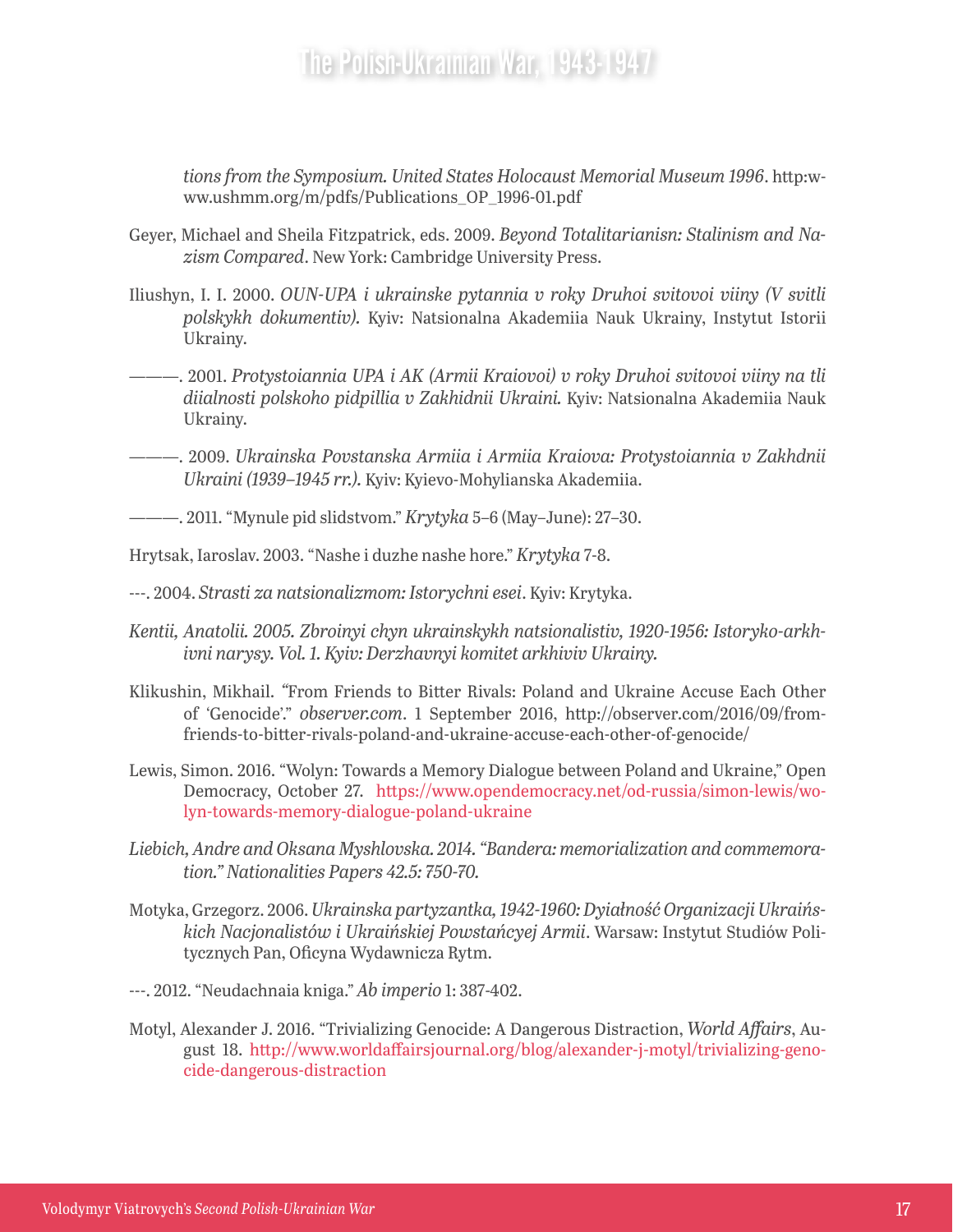- Portnikov, Vitaliy. 2016. "Poland and Politics: Why Politicians Should Not Meddle in History," *Euromaidan Press*, September 3, http://euromaidanpress.com/2016/09/03/poland-and-political-gains-why-politicians-should-not-meddle-in-history/#arvlbdata.
- Riabenko, Serhii. 2016. "Druzhe Ruban!" Vykorystannia falsyfikativ v dyskusiikh pro Volyn." *Istorychna Pravda*, October 23, <http://www.istpravda.com.ua/articles/2016/10/22/149259/>.
- Rossolinski-Liebe, Grzegorz. 2014. *Stepan Bandera: The Life and Afterlife of a Ukrainian Nationalist: Fascism, Genocide, and Cult*. Stuttgart: ibidem.
- Rothberg, Michael. 1997. *Multidirectional Memory: Remembering the Holocaust in the Age of Decolonization*. Palo Alto: Stanford University Press.
- "Sejm przyjal uchwale w sprawie wolynia ze stwierdzeniem o ludobojstwie." 2016. *wyborcza. pl*, http://wyborcza.pl/1,75398,20436098,sejm-przyjal-uchwale-w-sprawie-wolynia-zestwierdzeniem-o-ludobojstwie.html?disableRedirects=true
- Shchur, Mariya. 2016. "Are Scholars from the Institute of National Memory 'Whitewashing' the History of Ukraine? Volodymyr Viatrovych Responds to Josh Cohen's Article in Foreign Policy," *Euromaidan Press*, May 4. <http://euromaidanpress.com/2016/05/04/92324/>
- Shkandrij, Myroslav. 2015. *Ukrainian Nationalism: Politics, Ideology, and Literature, 1929- 1956*. New Haven and London: Yale University Press.
- Snyder, Timothy. 1999. "'To Resolve the Ukrainian Problem Once and For All': The Ethnic Cleansing of Ukrainians in Poland 1943–1947." *Cold War Studies* 1.2: 86–120.
- ---. 2003a. "The Causes of Ukrainian-Polish Ethnic Cleansing 1943." *Past and Present* 179 (1): 197-234.<http://dx.doi.org/10.1093/past/179.1.197>
- ---. 2003b. *The Reconstruction of Nations: Poland, Ukraine, Lithuania, Belarus, 1569-1999*, 154-78. New Haven: Yale University Press.
- Sokhan, P. S. et al. 2003. *Litopys Ukrainskoi povstanskoi armii*, n.s. 7. Toronto: Litopys UPA.
- Thiele, Hans-Gunther. 1999. *Die Wehrmachtsaussstelling: Dokumentation einer Kontroverse*. Bremen: Edition Temmen, 2nd ed.
- Traverse, Martin. 1991. "History Writing and the Politics of Historiography: the German Historikerstreit." *Australian Journal of Politics and History* 37 (2), 246-61. [http://dx.doi.](http://dx.doi.org/10.1111/j.1467-8497.1991.tb00032.x) [org/10.1111/j.1467-8497.1991.tb00032.x](http://dx.doi.org/10.1111/j.1467-8497.1991.tb00032.x)
- Umland, Andreas. 2016. "Bad History Doesn't Make Friends." *Foreign Policy*, 25 October, [https://foreignpolicy.com/2016/10/25/bad-history-doesnt-make-friends-kiev-ukraine](https://foreignpolicy.com/2016/10/25/bad-history-doesnt-make-friends-kiev-ukraine-stepan-bandera/)[stepan-bandera/](https://foreignpolicy.com/2016/10/25/bad-history-doesnt-make-friends-kiev-ukraine-stepan-bandera/)